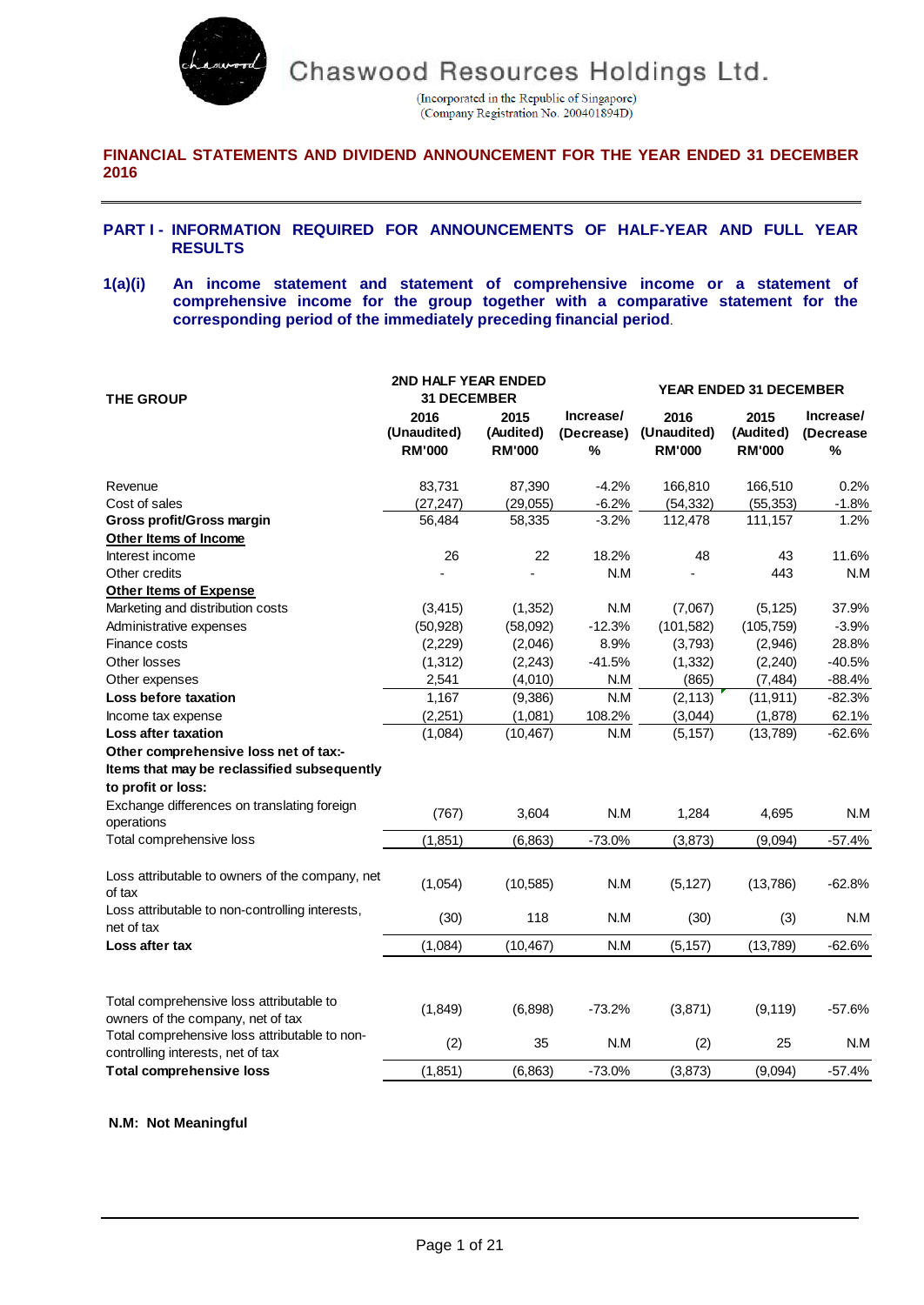

(Incorporated in the Republic of Singapore)<br>(Company Registration No. 200401894D)

# **FINANCIAL STATEMENTS AND DIVIDEND ANNOUNCEMENT FOR THE YEAR ENDED 31 DECEMBER 2016**

# **1(a)(ii) Other Information**

The Group's net loss before tax is arrived at after charging/(crediting):

| <b>THE GROUP</b>                                    | 2ND HALF YEAR ENDED<br><b>31 DECEMBER</b> |                                    |                              |                                      |                                    | <b>YEAR ENDED 31 DECEMBER</b> |  |
|-----------------------------------------------------|-------------------------------------------|------------------------------------|------------------------------|--------------------------------------|------------------------------------|-------------------------------|--|
|                                                     | 2016<br>(Unaudited)<br><b>RM'000</b>      | 2015<br>(Audited)<br><b>RM'000</b> | Increase/<br>(Decrease)<br>% | 2016<br>(Unaudited)<br><b>RM'000</b> | 2015<br>(Audited)<br><b>RM'000</b> | Increase/<br>(Decrease)<br>%  |  |
| Depreciation of property and equipment              | 4,726                                     | 3,930                              | N.M                          | 7,869                                | 7,281                              | 8.1%                          |  |
| Depreciation expense write-back                     | (7, 430)                                  | 0                                  | N.M                          | (7, 430)                             | 0                                  | N.M                           |  |
| Amortisation of franchise fees                      | 163                                       | 81                                 | N.M                          | 426                                  | 203                                | N.M                           |  |
| (Gain) / loss on disposal of property and equipment | (589)                                     | 528                                | N.M                          | (569)                                | 528                                | N.M                           |  |
| Impairment allowance on franchise fees              | 1,183                                     |                                    | N.M                          | 1,183                                |                                    | N.M                           |  |
| Property and equipment written off                  | 1,723                                     | 1,712                              | 0.6%                         | 1,723                                | 1,712                              | 0.6%                          |  |
| Fair value adjustment on earn-out payable           | (1,005)                                   |                                    | N.M                          | (1,005)                              |                                    | N.M                           |  |
| Exchange loss / (gain)                              | 771                                       | (455)                              | N.M                          | 804                                  | (443)                              | N.M                           |  |
| Interest Income                                     | (26)                                      | (22)                               | 18.2%                        | (48)                                 | (43)                               | 11.6%                         |  |
| Interest expense                                    | 2,229                                     | 2,046                              | 8.9%                         | 3,793                                | 2,946                              | 28.8%                         |  |

# **N.M: Not Meaningful**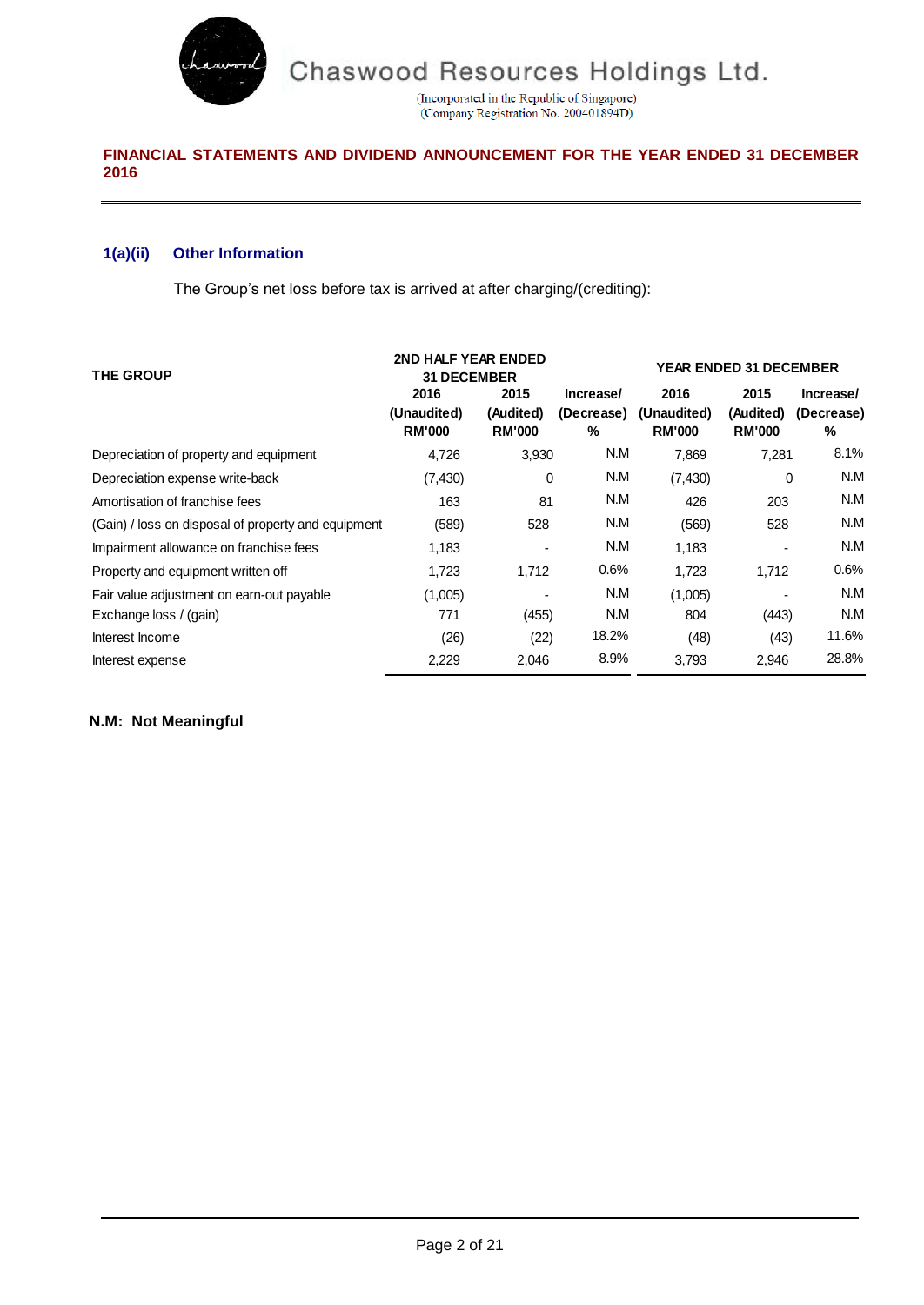

(Incorporated in the Republic of Singapore)<br>(Company Registration No. 200401894D)

# **FINANCIAL STATEMENTS AND DIVIDEND ANNOUNCEMENT FOR THE YEAR ENDED 31 DECEMBER 2016**

### **1(b)(i) A statement of financial position (for the issuer and group), together with a comparative statement as at the end of the immediately preceding financial year**.

|                                                                                                                                                      | <b>The Group</b>                     |                                                               | The Company                                                     |                                    |
|------------------------------------------------------------------------------------------------------------------------------------------------------|--------------------------------------|---------------------------------------------------------------|-----------------------------------------------------------------|------------------------------------|
|                                                                                                                                                      | 2016<br><b>RM'000</b><br>(Unaudited) | 31 December 31 December<br>2015<br><b>RM'000</b><br>(Audited) | 31 December 31 December<br>2016<br><b>RM'000</b><br>(Unaudited) | 2015<br><b>RM'000</b><br>(Audited) |
| <b>ASSETS</b>                                                                                                                                        |                                      |                                                               |                                                                 |                                    |
| <b>Non-Current Assets</b>                                                                                                                            |                                      |                                                               |                                                                 |                                    |
| Property and Equipment                                                                                                                               | 61,205                               | 62,177                                                        |                                                                 |                                    |
| Intangible Assets                                                                                                                                    | 15,467                               | 16,547                                                        |                                                                 |                                    |
| Investment in Subsidiaries                                                                                                                           |                                      |                                                               | 150,000                                                         | 150,000                            |
| <b>Total Non-Current Assets</b>                                                                                                                      | 76,672                               | 78,724                                                        | 150,000                                                         | 150,000                            |
| <b>Current Assets</b>                                                                                                                                |                                      |                                                               |                                                                 |                                    |
| Inventories                                                                                                                                          | 3,718                                | 3,810                                                         |                                                                 |                                    |
| <b>Trade and Other Receivables</b>                                                                                                                   | 8,354                                | 6,199                                                         | 2,268                                                           | 2,091                              |
| <b>Other Assets</b>                                                                                                                                  | 17,478                               | 14,836                                                        |                                                                 |                                    |
| Cash and Cash Equivalents                                                                                                                            | 8,120                                | 14,814                                                        |                                                                 |                                    |
| <b>Total Current Assets</b>                                                                                                                          | 37,670                               | 39,659                                                        | 2,268                                                           | 2,091                              |
| Non-current assets classified as held for sale                                                                                                       | 583                                  |                                                               |                                                                 |                                    |
| <b>Total Assets</b>                                                                                                                                  | 114,925                              | 118,383                                                       | 152,268                                                         | 152,091                            |
| <b>EQUITY AND LIABILITIES</b><br><b>Equity</b><br>Share Capital<br><b>Capital Reserves</b><br><b>Accumulated Losses</b>                              | 24,464<br>2,267<br>(10, 367)         | 20,776<br>4,669<br>(5, 240)                                   | 162,132<br>34<br>(12, 045)                                      | 158,444<br>2,543<br>(9, 851)       |
| <b>Total Equity Attributable to Owners of the</b>                                                                                                    | 16,364                               | 20,205                                                        | 150,121                                                         | 151,136                            |
| Parent<br>Non-Controlling Interest                                                                                                                   | (159)                                | (127)                                                         |                                                                 |                                    |
| <b>Total Equity</b>                                                                                                                                  | 16,205                               | 20,078                                                        | 150,121                                                         | 151,136                            |
| <b>Non-Current Liabilities</b><br><b>Deferred Tax Liabilities</b><br><b>Other Financial Liabilities</b>                                              | 4,167<br>19,152                      | 2,639<br>32,072                                               |                                                                 |                                    |
| <b>Total Non-Current Liabilities</b>                                                                                                                 | 23,319                               | 34,711                                                        |                                                                 |                                    |
| <b>Current Liabilities</b><br>Provision for Taxation<br>Trade and Other Payables<br><b>Other Financial Liabilities</b><br>Other Liabilities, current | 51,411<br>23,675<br>315              | 1,636<br>45,202<br>16,362<br>394                              | 2,147                                                           | 955                                |
| <b>Total Current Liabilities</b>                                                                                                                     | 75,401                               | 63,594                                                        | 2,147                                                           | 955                                |
| <b>Total Liabilities</b>                                                                                                                             | 98,720                               | 98,305                                                        | 2,147                                                           | 955                                |
| <b>Total Equity and Liabilities</b>                                                                                                                  | 114,925                              | 118,383                                                       | 152,268                                                         | 152,091                            |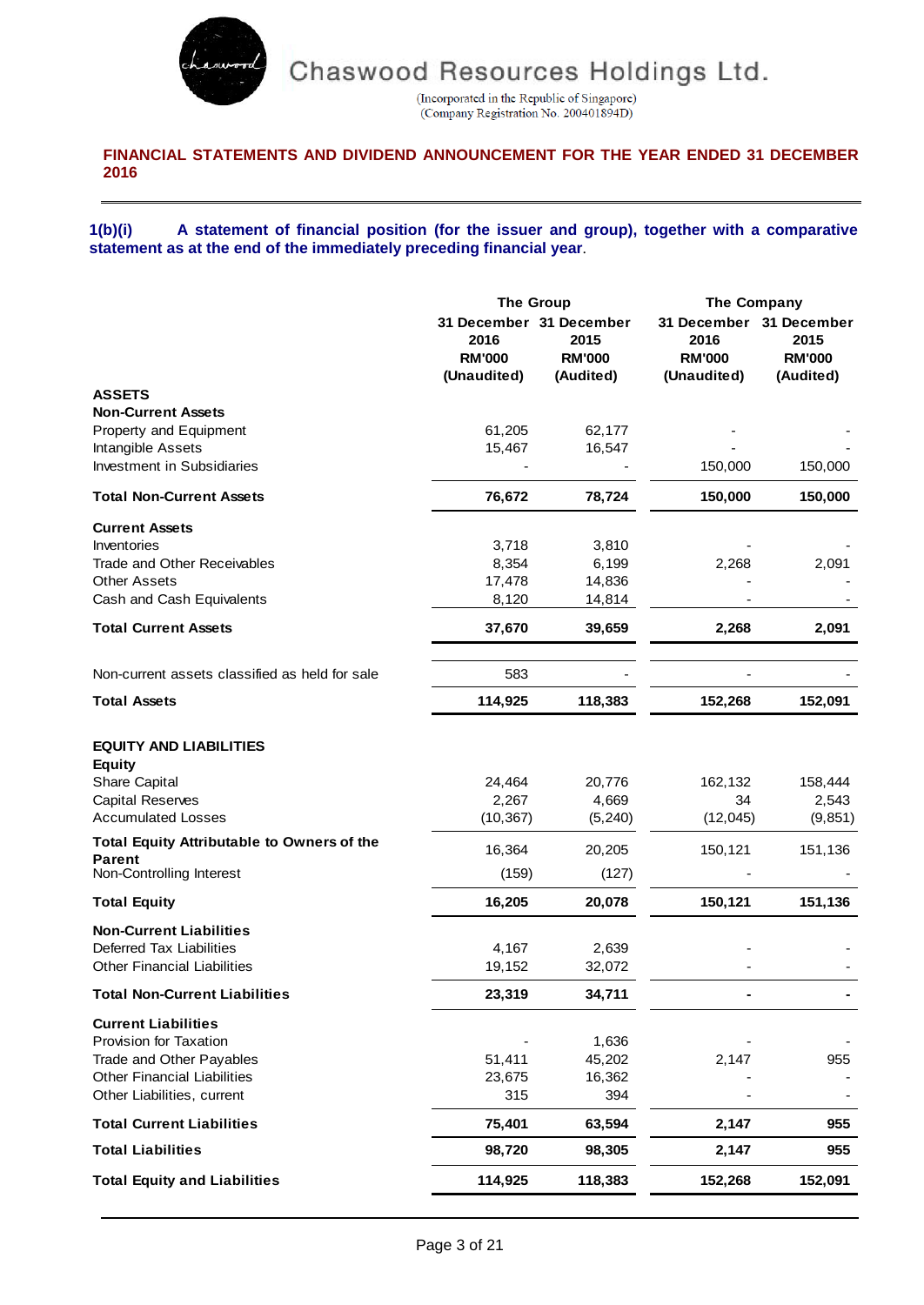

(Incorporated in the Republic of Singapore) (Company Registration No. 200401894D)

# **FINANCIAL STATEMENTS AND DIVIDEND ANNOUNCEMENT FOR THE YEAR ENDED 31 DECEMBER 2016**

# **1(b)(ii) Aggregate amount of group's borrowings and debts securities.**

#### **Amount repayable in one year or less, or on demand**

|                                       | 31 December 2016 |               | 31 December 2015         |                          |
|---------------------------------------|------------------|---------------|--------------------------|--------------------------|
|                                       | <b>RM'000</b>    | <b>RM'000</b> | <b>RM'000</b>            | <b>RM'000</b>            |
|                                       | (Secured)        | (Unsecured)   | (Secured)                | (Unsecured)              |
| Finance lease payables                | 276              |               | 146                      | ۰                        |
| Exchangeable bonds                    | 9.344            | ۰             | $\overline{\phantom{a}}$ | $\overline{\phantom{0}}$ |
| Interest bearing loans and borrowings | 14.055           | -             | 16.216                   | ۰                        |
|                                       | 23,675           |               | 16,362                   |                          |

#### **Amount repayable after one year**

|                                       | 31 December 2016 |                          | 31 December 2015 |                          |
|---------------------------------------|------------------|--------------------------|------------------|--------------------------|
|                                       | <b>RM'000</b>    | <b>RM'000</b>            | <b>RM'000</b>    | <b>RM'000</b>            |
|                                       | (Secured)        | (Unsecured)              | (Secured)        | (Unsecured)              |
| Finance lease payables                | 8                | -                        | 98               | $\overline{\phantom{0}}$ |
| Exchangeable bonds                    | -                | $\overline{\phantom{0}}$ | 9,662            | $\overline{\phantom{0}}$ |
| Interest bearing loans and borrowings | 19.144           | $\overline{\phantom{0}}$ | 22.312           | $\blacksquare$           |
|                                       | 19.152           |                          | 32.072           |                          |

### **Details of any collateral**

- (1) The bills payable and bank overdrafts are secured by:-
	- (i) Fixed and floating charges over all the present and future assets of certain subsidiaries;
	- (ii) Pledge of fixed deposits with licensed banks; and
	- (iii) Corporate guarantees of the Company and Chaswood Resources Sdn Bhd.
- (2) The term loans are secured by:-
	- (i) Fixed and floating charges over all present and future assets of certain subsidiaries; and
	- (ii) Pledge of fixed deposits with licensed banks of the Group.

Certain of the term loans are also secured by:

- (i) Corporate guarantees of the Company and Chaswood Resources Sdn Bhd; and
- (ii) Legal assignment to the lender of all rights, titles, benefits and interests in insurance policies of certain subsidiaries.
- (3) The obligations under finance lease payables are secured by the lessor's charge over the leased assets.
- (4) The Exchangeable Bonds are secured by a corporate guarantee of the Company. As at end of FY2016, the Exchangeable Bonds have been reclassified to current liability as they would mature on 23 April 2017.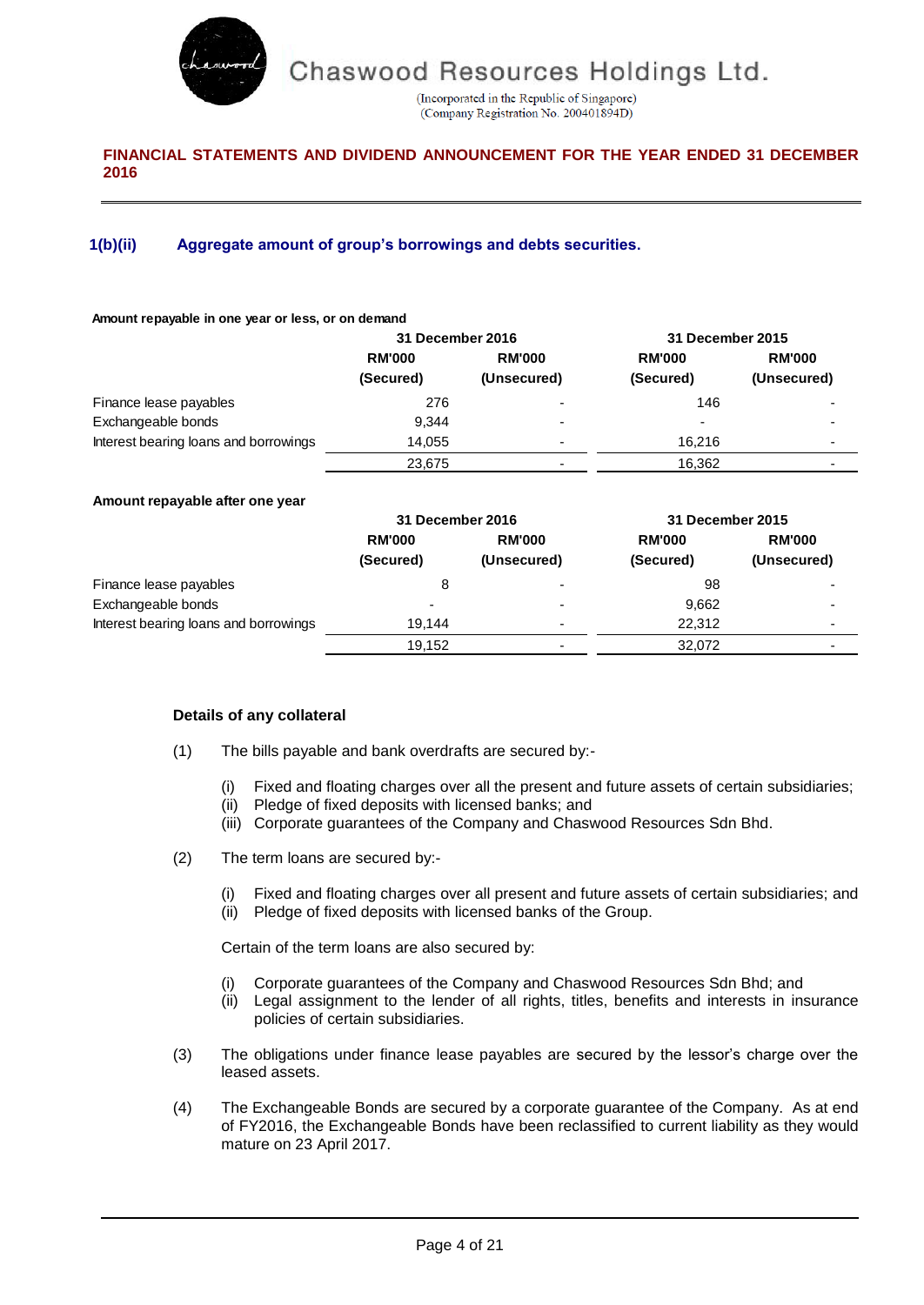

(Incorporated in the Republic of Singapore)<br>(Company Registration No. 200401894D)

# **FINANCIAL STATEMENTS AND DIVIDEND ANNOUNCEMENT FOR THE YEAR ENDED 31 DECEMBER 2016**

### **1(c) A statement of cash flows (for the group), together with a comparative statement for the corresponding period of the immediately preceding financial period.**

|                                                        | 2ND HALF YEAR ENDED 31 DECEMBER<br><b>Unaudited</b><br>2016<br><b>RM'000</b> | <b>Audited</b><br>2015<br><b>RM'000</b> | <b>YEAR ENDED 31 DECEMBER</b><br><b>Unaudited</b><br>2016<br><b>RM'000</b> | <b>Audited</b><br>2015<br><b>RM'000</b> |
|--------------------------------------------------------|------------------------------------------------------------------------------|-----------------------------------------|----------------------------------------------------------------------------|-----------------------------------------|
| <b>Cash Flows From Operating Activities</b>            |                                                                              |                                         |                                                                            |                                         |
| Profit/(Loss) before tax                               | 1,167                                                                        | (9,386)                                 | (2, 113)                                                                   | (11, 911)                               |
| Adjustment for:                                        |                                                                              |                                         |                                                                            |                                         |
| Depreciation write-back                                | (7, 430)                                                                     |                                         | (7, 430)                                                                   |                                         |
| Amortisation of franchise agreement cost               | 163                                                                          | 81                                      | 426                                                                        | 203                                     |
| Impairment allowance on franchise agreement cost       | 1,183                                                                        |                                         | 1,183                                                                      |                                         |
| Depreciation of property and equipment                 | 4,726                                                                        | 3,970                                   | 7,869                                                                      | 7,281                                   |
| Property and equipment written-off                     | 1,723                                                                        | 1,712                                   | 1,723                                                                      | 1,712                                   |
| (Gain)/Loss on disposal of property and equipment      | (589)                                                                        | 528                                     | (569)                                                                      | 528                                     |
| Fair value adjustment on earn-out payable              | (1,005)                                                                      |                                         | (1,005)                                                                    |                                         |
| Interest income                                        | (4)                                                                          | (22)                                    | (26)                                                                       | (43)                                    |
| Interest expense                                       | 2,229                                                                        | 2,046                                   | 3,793                                                                      | 2,946                                   |
| Operating Profit/(Loss) Before Working Capital Changes | 2,163                                                                        | (1,071)                                 | 3,851                                                                      | 716                                     |
| Inventories                                            | (126)                                                                        | 944                                     | 92                                                                         | 926                                     |
| <b>Trade and Other Receivables</b>                     | (1, 802)                                                                     | 11,501                                  | (2, 155)                                                                   | 9,104                                   |
| Other Assets, Current                                  | (263)                                                                        | 1,390                                   | (2,642)                                                                    | 227                                     |
| Trade and Other Payables                               | 8,008                                                                        | 5,289                                   | 8,790                                                                      | 9,472                                   |
| <b>Net Cash Flows From Operations</b>                  | 7,980                                                                        | 18,053                                  | 7,936                                                                      | 20,445                                  |
| <b>Tax Paid</b>                                        | (1, 973)                                                                     | (612)                                   | (3,987)                                                                    | (2,948)                                 |
| <b>Net Cash Flows From Operating Activities</b>        | 6,007                                                                        | 17,441                                  | 3,949                                                                      | 17,497                                  |
| <b>Balance carried forward</b>                         | 6,007                                                                        | 17,441                                  | 3,949                                                                      | 17,497                                  |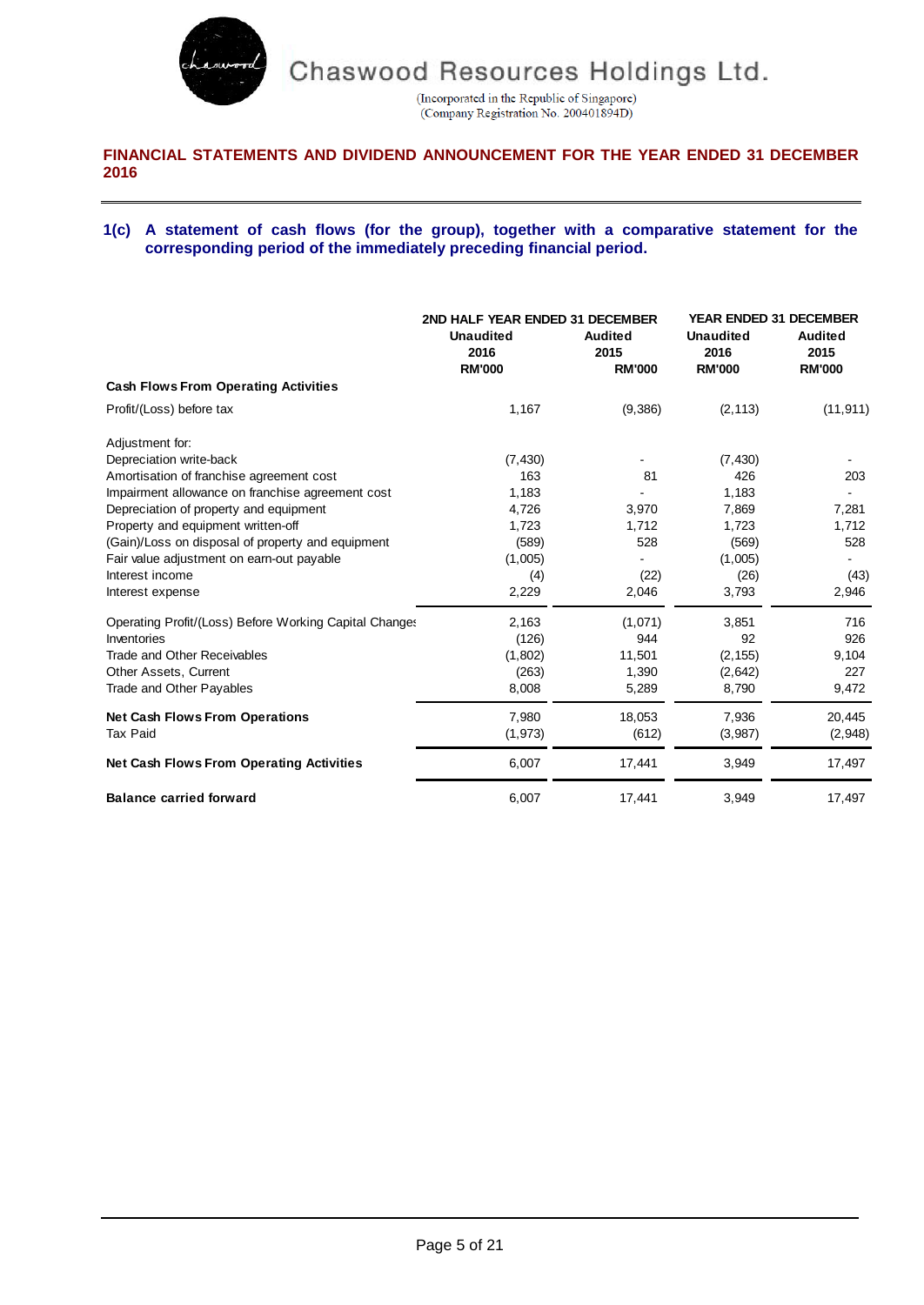

(Incorporated in the Republic of Singapore)<br>(Company Registration No. 200401894D)

# **FINANCIAL STATEMENTS AND DIVIDEND ANNOUNCEMENT FOR THE YEAR ENDED 31 DECEMBER 2016**

# **1(c) Consolidated Statement of Cash Flows (for the group) (Continued)**

|                                                                                                                                                                                                                                                                                          | 2ND HALF YEAR ENDED 31 DECEMBER<br><b>Unaudited</b><br>2016<br><b>RM'000</b> | <b>Audited</b><br>2015<br><b>RM'000</b>                          | <b>YEAR ENDED 31 DECEMBER</b><br><b>Unaudited</b><br>2016<br><b>RM'000</b> | <b>Audited</b><br>2015<br><b>RM'000</b>                         |
|------------------------------------------------------------------------------------------------------------------------------------------------------------------------------------------------------------------------------------------------------------------------------------------|------------------------------------------------------------------------------|------------------------------------------------------------------|----------------------------------------------------------------------------|-----------------------------------------------------------------|
| <b>Balance brought forward</b>                                                                                                                                                                                                                                                           | 6,007                                                                        | 17,441                                                           | 3,949                                                                      | 17,497                                                          |
| <b>Cash Flows From Investing Activities</b><br>Purchases of Property and Equipment<br>Net Proceeds from Disposal<br>Acquisition of subsidiaries<br><b>Interest Received</b>                                                                                                              | (1,784)<br>897<br>4                                                          | (3,782)<br>440<br>(188)<br>22                                    | (2, 418)<br>1,293<br>26                                                    | (6, 459)<br>440<br>(10, 414)<br>43                              |
| Net Cash Flows Used in Investing Activities                                                                                                                                                                                                                                              | (883)                                                                        | (3,508)                                                          | (1,099)                                                                    | (16, 390)                                                       |
| <b>Cash Flows From Financing Activities</b><br>Decrease in Bills Payable<br>Drawdown of Borrowings<br>Repayment of Borrowings<br>Repayment of Finance Lease Payables<br>Cash Restricted in Use<br>Net proceeds from issuance of redeemable<br>exchangeable bonds<br><b>Interest Paid</b> | (5, 849)<br>(63)<br>(583)<br>(2, 229)                                        | (152)<br>(238)<br>(4, 348)<br>(190)<br>(439)<br>(113)<br>(1,350) | 5,082<br>(10, 713)<br>(121)<br>(606)<br>(3,793)                            | (556)<br>12,525<br>(7, 452)<br>(322)<br>345<br>3,900<br>(2,366) |
| Net Cash Flows (Used in)/ from Financing                                                                                                                                                                                                                                                 | (8, 724)                                                                     | (6, 830)                                                         | (10, 151)                                                                  | 6,074                                                           |
| Net Increase/(Decrease) in Cash and Cash<br><b>Equivalents</b><br>Foreign Exchange Differences<br>Cash and Cash Equivalents At the Beginning Of The<br>Financial Period / Year                                                                                                           | (3,600)<br>106<br>3,942                                                      | 7,103<br>278<br>318                                              | (7, 301)<br>50<br>7,699                                                    | 7,181<br>278<br>240                                             |
| Cash and Cash Equivalents At the End Of The<br><b>Financial Period / Year</b>                                                                                                                                                                                                            | 448                                                                          | 7,699                                                            | 448                                                                        | 7,699                                                           |
| Cash and cash equivalents:-                                                                                                                                                                                                                                                              |                                                                              |                                                                  |                                                                            |                                                                 |
| Not restricted in use<br>Restricted in use                                                                                                                                                                                                                                               | 4,703<br>3,417<br>8,120                                                      | 12,003<br>2,811<br>14,814                                        | 4,703<br>3,417<br>8,120                                                    | 12,003<br>2,811<br>14,814                                       |
| Cash and cash equivalents in the Statement of Cash Flows:-<br>Amount as shown above<br><b>Bank Overdraft</b><br>Cash restricted in use over 3 months                                                                                                                                     | 8,120<br>(4, 255)<br>(3, 417)                                                | 14,814<br>(4, 304)<br>(2, 811)                                   | 8,120<br>(4, 255)<br>(3, 417)                                              | 14,814<br>(4, 304)<br>(2, 811)                                  |
| At the end of the financial period / year                                                                                                                                                                                                                                                | 448                                                                          | 7,699                                                            | 448                                                                        | 7,699                                                           |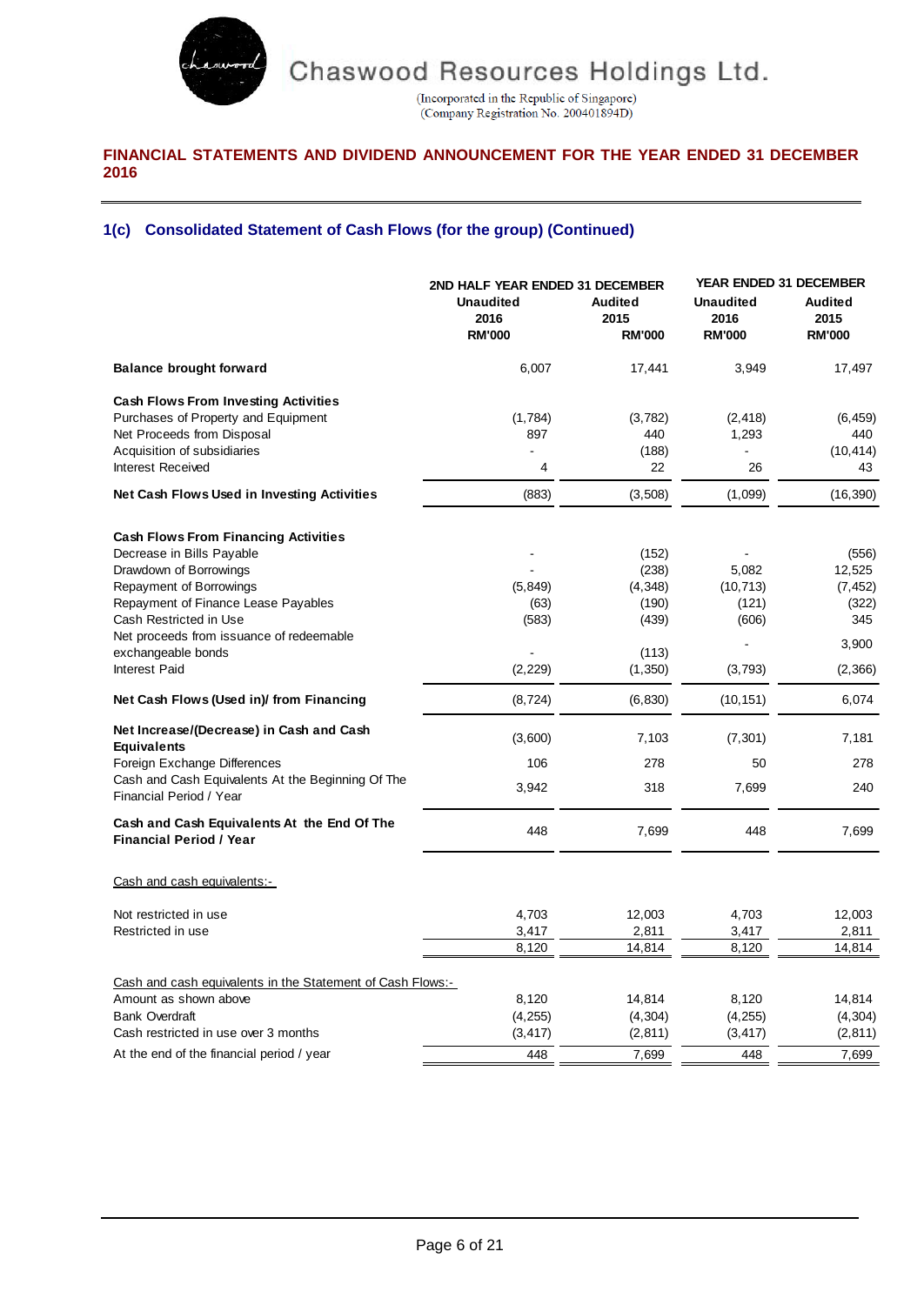

(Incorporated in the Republic of Singapore) (Company Registration No. 200401894D)

## **FINANCIAL STATEMENTS AND DIVIDEND ANNOUNCEMENT FOR THE YEAR ENDED 31 DECEMBER 2016**

### **1(d)(i) A statement (for the issuer and group) showing either (i) all changes in equity or (ii) changes in equity other than those arising from capitalisation issues and distributions to shareholders, together with a comparative statement for the corresponding period of the immediately preceding financial year.**

| <b>The Group</b>                               | Attributable to owners of the Company<br><b>Share</b><br>Other<br><i>(Accumulated)</i> |                                 |                          |                        | Non-<br><b>Controlling</b>        | Total                          |
|------------------------------------------------|----------------------------------------------------------------------------------------|---------------------------------|--------------------------|------------------------|-----------------------------------|--------------------------------|
|                                                | Capital<br><b>RM'000</b>                                                               | <b>Reserve</b><br><b>RM'000</b> | Losses)<br><b>RM'000</b> | Total<br><b>RM'000</b> | <b>Interests</b><br><b>RM'000</b> | <b>Equity</b><br><b>RM'000</b> |
| Balance as at 1 January 2016                   | 20,776                                                                                 | 4,669                           | (5,240)                  | 20,205                 | (127)                             | 20,078                         |
| Total comprehensive income/(loss) for the year |                                                                                        |                                 |                          |                        |                                   |                                |
| Loss for the financial year                    |                                                                                        |                                 | (5, 127)                 | (5, 127)               | (30)                              | (5, 157)                       |
| <b>Share Placement</b>                         | 3,688                                                                                  | (3,688)                         |                          |                        |                                   |                                |
| Effect of translation of net assets of foreign |                                                                                        |                                 |                          |                        |                                   |                                |
| subsidiaries                                   |                                                                                        | 1.286                           |                          | 1,286                  | (2)                               | 1,284                          |
| Total comprehensive income/(loss) for the year | 3,688                                                                                  | (2,402)                         | (5, 127)                 | (3,841)                | (32)                              | (3,873)                        |
| Balance as at 31 December 2016 (unaudited)     | 24,464                                                                                 | 2,267                           | (10,367)                 | 16,364                 | (159)                             | 16,205                         |
| Balance as at 1 January 2015                   | 20,776                                                                                 | (108)                           | 8,546                    | 29,214                 | (152)                             | 29,062                         |
| Total comprehensive income/(loss) for the year |                                                                                        |                                 |                          |                        |                                   |                                |
| Loss for the financial year                    |                                                                                        |                                 | (13,786)                 | (13,786)               | (3)                               | (13, 789)                      |
| Effect of translation of net assets of foreign |                                                                                        |                                 |                          |                        |                                   |                                |
| subsidiaries                                   | ٠                                                                                      | 4,667                           | $\overline{\phantom{a}}$ | 4.667                  | 28                                | 4,695                          |
| Total comprehensive income/(loss) for the year |                                                                                        | 4,667                           | (13,786)                 | (9, 119)               | 25                                | (9,094)                        |
| Issuance of redeemable exchangeable bonds      |                                                                                        | 110                             |                          | 110                    |                                   | 110                            |
| Balance as at 31 December 2015                 | 20,776                                                                                 | 4,669                           | (5,240)                  | 20,205                 | (127)                             | 20,078                         |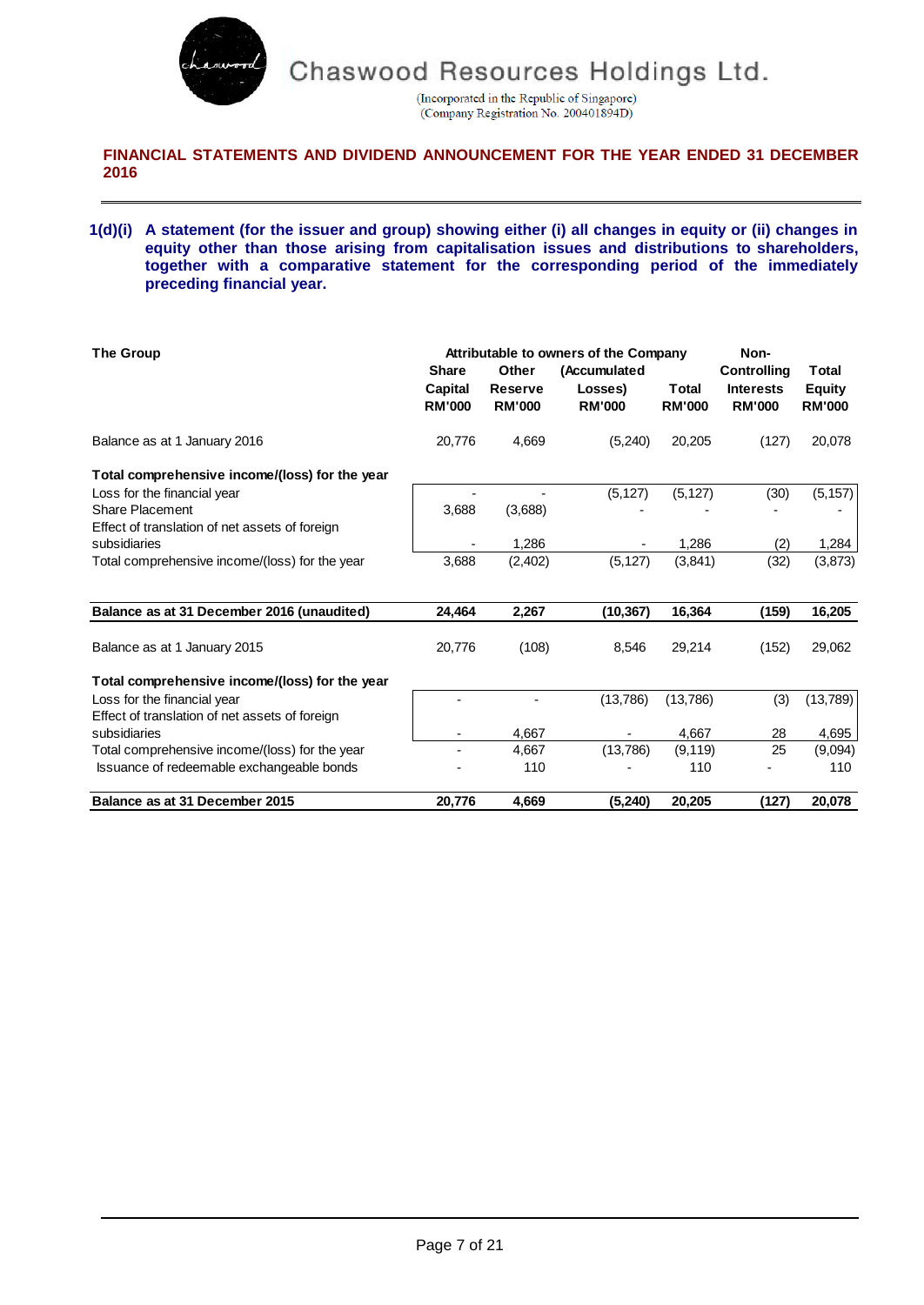

(Incorporated in the Republic of Singapore) (Company Registration No. 200401894D)

# **FINANCIAL STATEMENTS AND DIVIDEND ANNOUNCEMENT FOR THE YEAR ENDED 31 DECEMBER 2016**

### **1(d)(i) A statement (for the issuer and group) showing either (i) all changes in equity or (ii) changes in equity other than those arising from capitalisation issues and distributions to shareholders, together with a comparative statement for the corresponding period of the immediately preceding financial year.**

# **The Company**

|                                                  | <b>Share</b><br><b>Capital</b><br><b>RM'000</b> | <b>Other</b><br><b>Reserve</b><br><b>RM'000</b> | (Accumulated<br>Losses)<br><b>RM'000</b> | <b>Total</b><br><b>Equity</b><br><b>RM'000</b> |
|--------------------------------------------------|-------------------------------------------------|-------------------------------------------------|------------------------------------------|------------------------------------------------|
| Balance as at 1 January 2016                     | 158,444                                         | 2,543                                           | (9,851)                                  | 151,136                                        |
| Total comprehensive income/(loss) for the year   |                                                 |                                                 |                                          |                                                |
| Loss for the financial year                      |                                                 |                                                 | (2, 194)                                 | (2, 194)                                       |
| <b>Share Placement</b>                           | 3,688                                           | (3,688)                                         |                                          |                                                |
| Foreign currency translation                     |                                                 | 1,179                                           |                                          | 1,179                                          |
| Total comprehensive income/(loss) for the year   | 3,688                                           | (2,509)                                         | (2, 194)                                 | (1,015)                                        |
| Balance as at 31 December 2016 (unaudited)       | 162,132                                         | 34                                              | (12, 045)                                | 150,121                                        |
| Balance as at 1 January 2015                     | 158,444                                         | 155                                             | (9,041)                                  | 149,558                                        |
| Total comprehensive income/(loss) for the year   |                                                 |                                                 |                                          |                                                |
| Loss for the financial period                    |                                                 |                                                 | (810)                                    | (810)                                          |
| Foreign currency translation                     |                                                 | 2,388                                           |                                          | 2,388                                          |
| Total comprehensive income / (loss) for the year |                                                 | 2,388                                           | (810)                                    | 1,578                                          |
| Balance as at 31 December 2015                   | 158,444                                         | 2,543                                           | (9, 851)                                 | 151,136                                        |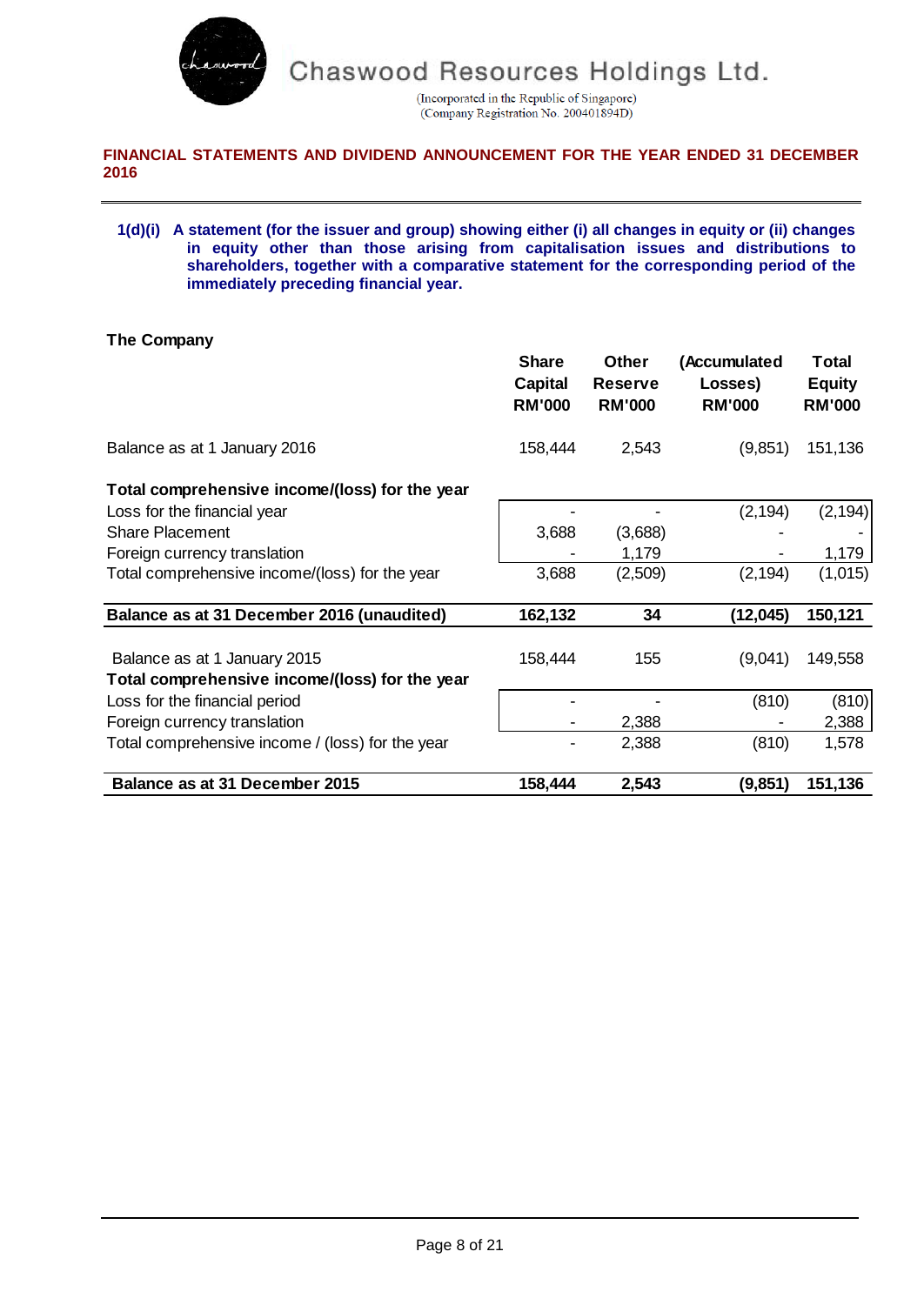

(Incorporated in the Republic of Singapore) (Company Registration No. 200401894D)

## **FINANCIAL STATEMENTS AND DIVIDEND ANNOUNCEMENT FOR THE YEAR ENDED 31 DECEMBER 2016**

**1(d)(ii) Details of any changes in the company's share capital arising from rights issue, bonus issue, share buy-backs, exercise of share options or warrants, conversion of other issues of equity securities, issue of shares for cash or as consideration for acquisition or for any other purpose since the end of the previous period reported on. State also the number of shares that may be issued on conversion of all the outstanding convertibles, as well as the number of shares held as treasury shares, if any, against the total number of issued shares excluding treasury shares of the issuer, as at the end of the current financial period reported on and as at the end of the corresponding period of the immediately preceding financial year.**

The issued and paid-up share capital of the Company are as follows:

| Issued and paid up share capital                      | Number of<br>shares | <b>Issued and paid</b><br>up share capital<br>(RM) |
|-------------------------------------------------------|---------------------|----------------------------------------------------|
| Share capital as at 30 June 2016 and 31 December 2016 | 250,605,231         | 162,131,973                                        |
|                                                       |                     |                                                    |

|                                           | As at 31 December | As at 31 December |
|-------------------------------------------|-------------------|-------------------|
|                                           | 2016              | 2015              |
|                                           | Shares ('000)     | Shares ('000)     |
| Additional shares that would be issued on |                   |                   |
| conversion of all convertible instruments | 10.000            | 10,000            |

The Group has issued redeemable exchangeable bonds ("Exchangeable Bonds") of an aggregate principal amount of S\$3.0 million in three (3) tranches of S\$1.0 million, S\$0.5 million and S\$1.5 million on 25 April 2014, 5 December 2014 and 27 January 2015 respectively. As at the date of this announcement, the net proceeds have been fully utilised for the intended purposes of (i) Capital expenditure and working capital for outlets expansion in China and/or Indonesia and (ii) Expenses relating to the Exchangeable Bonds.

Based on the exchangeable price of S\$0.30 per new shares, the Company will be obliged to issue up to 10,000,000 new shares ("New Shares") in the event that the investor exercises its right to exchange the entire Exchangeable Bonds into New Shares.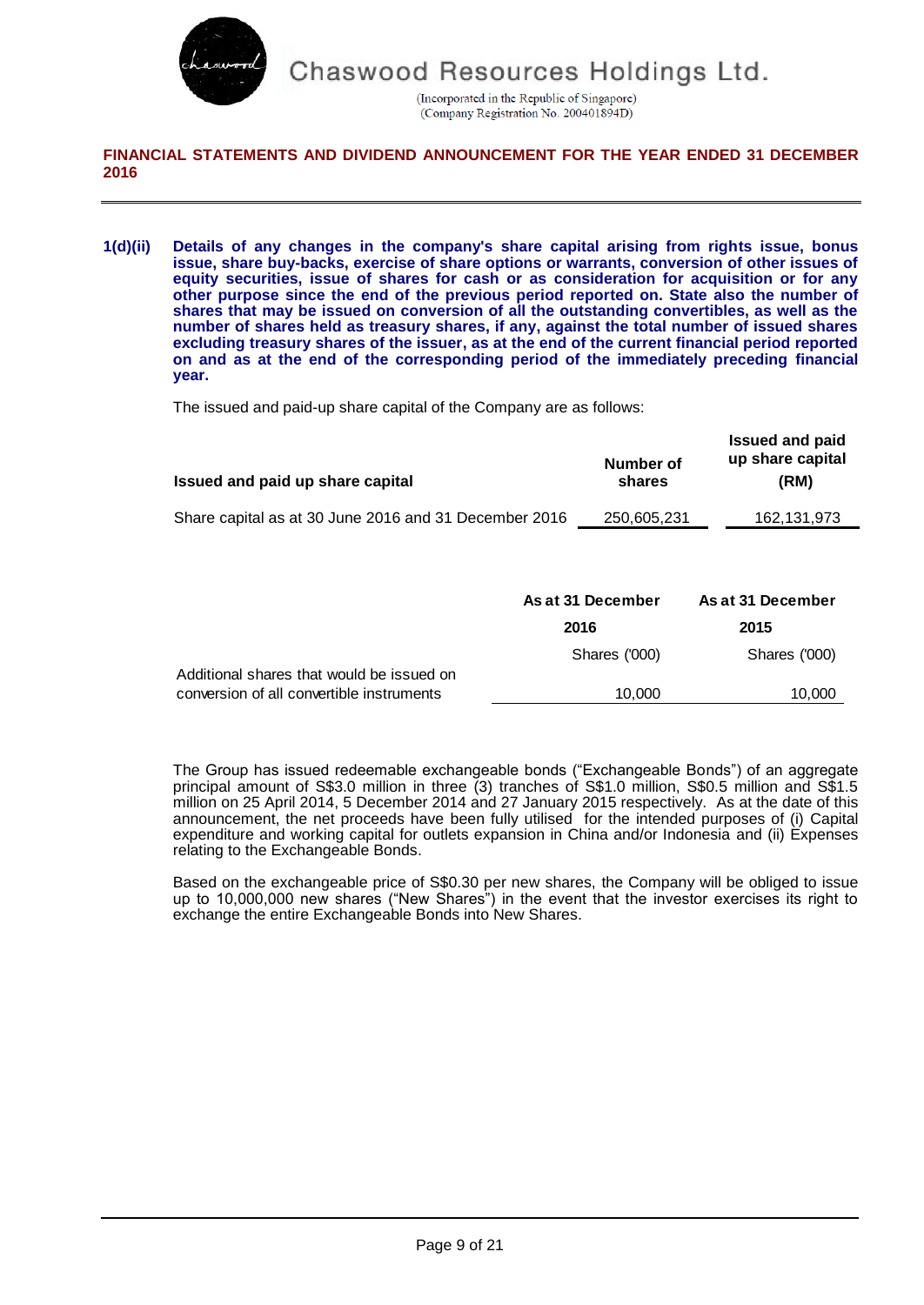

(Incorporated in the Republic of Singapore) (Company Registration No. 200401894D)

## **FINANCIAL STATEMENTS AND DIVIDEND ANNOUNCEMENT FOR THE YEAR ENDED 31 DECEMBER 2016**

**1(d)(iii) To show the total number of issued shares excluding treasury shares as at the end of the current financial year and as at the end of the immediately preceding year.**

|                                                            | As at<br>31 December<br>2016 | As at<br>31 December<br>2015 |
|------------------------------------------------------------|------------------------------|------------------------------|
| Total number of issued shares excluding treasury<br>shares | 250.605.231                  | 226,817,819                  |

The Company entered into a subscription agreement ("Subscription Agreement") with the Subcribers to allot and issue an aggregate of 23,787,412 new ordinary shares in the share capital of the Company ("Placement Shares") at an issue price of S\$0.051 per Placement Share ("Placement Price"), amounting to an aggregate consideration of approximately S\$1,213,158 and this has been approved at the Extraordinary General Meeting ("EGM") convened on 24 February 2016. 23,787,412 Placement shares were issued and allotted on 4 March 2016. As at the date of this announcement, the net proceeds have been fully utilised for the intended purposes of (i) settling the Group's general overheads, (ii) settling amounts owing to trade payables and other operating expenses, which are or were incurred in the normal course of business of the Group and (iii) repayment of loans.

The Company has no treasury shares as at 31 December 2015 and 31 December 2016.

#### **1(d)(iv) A statement showing all sales, transfers, disposal, cancellation and/or use of treasury shares as at the end of the current financial period reported on.**

Not applicable.

**2. Whether the figures have been audited or reviewed and in accordance with which auditing standard or practice.**

The figures have not been audited or reviewed by the Company's auditors.

#### **3. Where the figures have been audited or reviewed, the auditors' report (including any qualifications or emphasis of a matter).**

Not applicable.

#### **4. Whether the same accounting policies and methods of computation as in the issuer's most recently audited annual financial statements have been applied.**

The accounting policies and methods of computation are consistent with the most recent audited financial statements for the year ended 31 December 2015.

#### **5. If there are any changes in the accounting policies and methods of computation, including any required by an accounting standard, what has changed, as well as the reasons for, and the effect of, the change.**

The Group has adopted all new and revised Financial Reporting Standards (FRS) and Interpretations of FRS (INT FRS) that are relevant to its operations and effective for annual periods beginning on or after 1 January 2016. The adoption of these new/revised FRS and INT FRS does not result in substantial change to the Group's and Company's accounting policies or have any significant impact on the financial statements.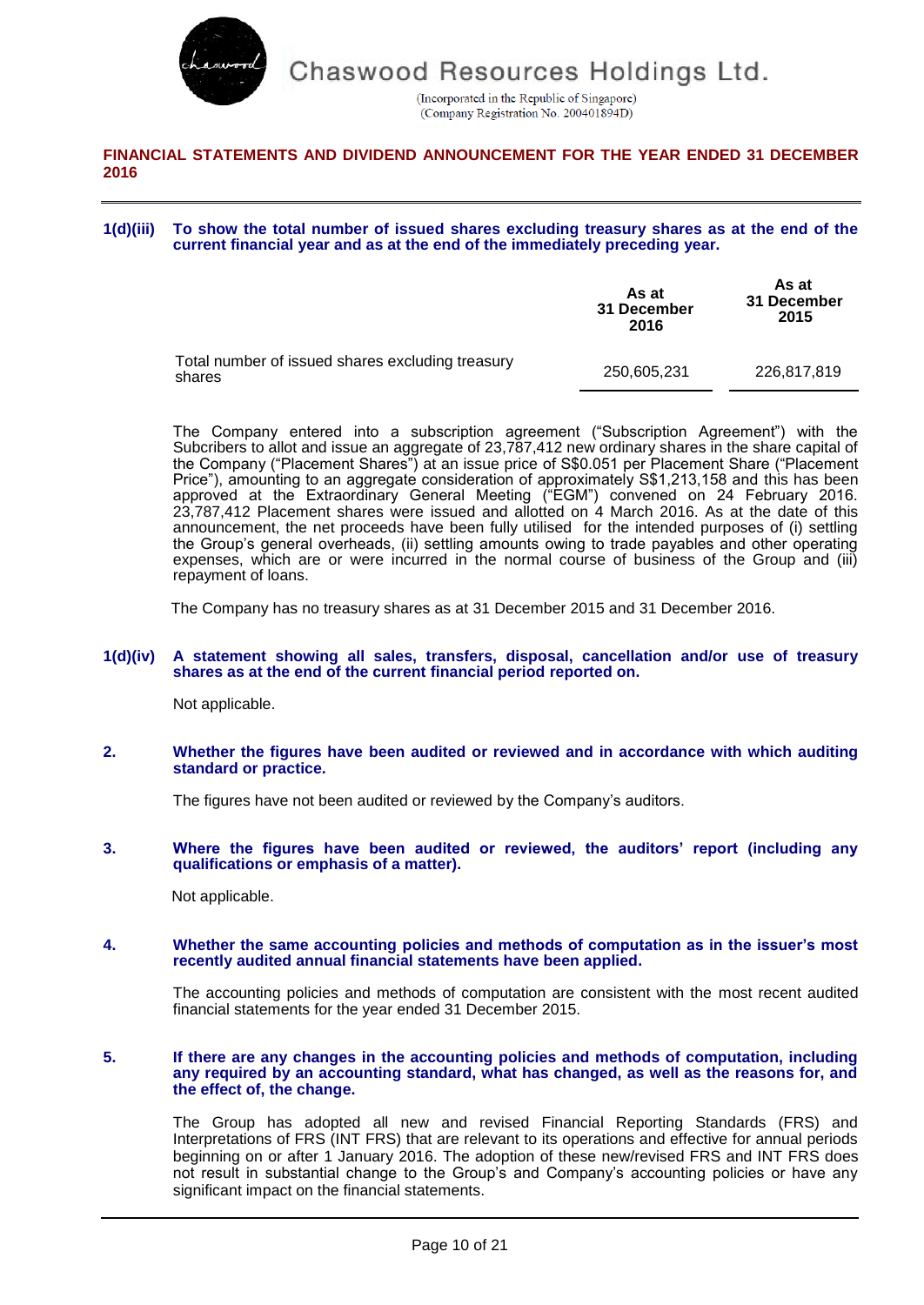

(Incorporated in the Republic of Singapore) (Company Registration No. 200401894D)

### **FINANCIAL STATEMENTS AND DIVIDEND ANNOUNCEMENT FOR THE YEAR ENDED 31 DECEMBER 2016**

#### **6. Earnings per ordinary share of the group for the current financial period reported on and the corresponding period of the immediately preceding financial period, after deducting any provision for preference dividends.**

|                                                                  | <b>THE GROUP</b><br><b>YEAR ENDED 31 DECEMBER</b> | <b>THE GROUP</b><br><b>HALF YEAR ENDED 30 JUNE</b> |         |           |
|------------------------------------------------------------------|---------------------------------------------------|----------------------------------------------------|---------|-----------|
|                                                                  | 2016                                              | 2015                                               | 2016    | 2015      |
| Net loss attributable to shareholders of<br>the Company (RM'000) | (5, 127)                                          | (13,786)                                           | (4,073) | (10, 585) |
| (a) Basic Loss per share (RM sen)                                | (2.0)                                             | (6.1)                                              | (1.6)   | (4.7)     |
| (b) Diluted Loss per share (RM sen)                              | N.A                                               | N.A                                                | N.A     | N.A       |
| Weighted average number of ordinary<br>shares in issue ('000)    | 250.605                                           | 226,818                                            | 250.605 | 226,818   |

### **N.A: Not applicable**

There is no dilutive effect from the exchangable bonds as they are anti-dilutive because their conversion to ordinary shares would decrease loss per share.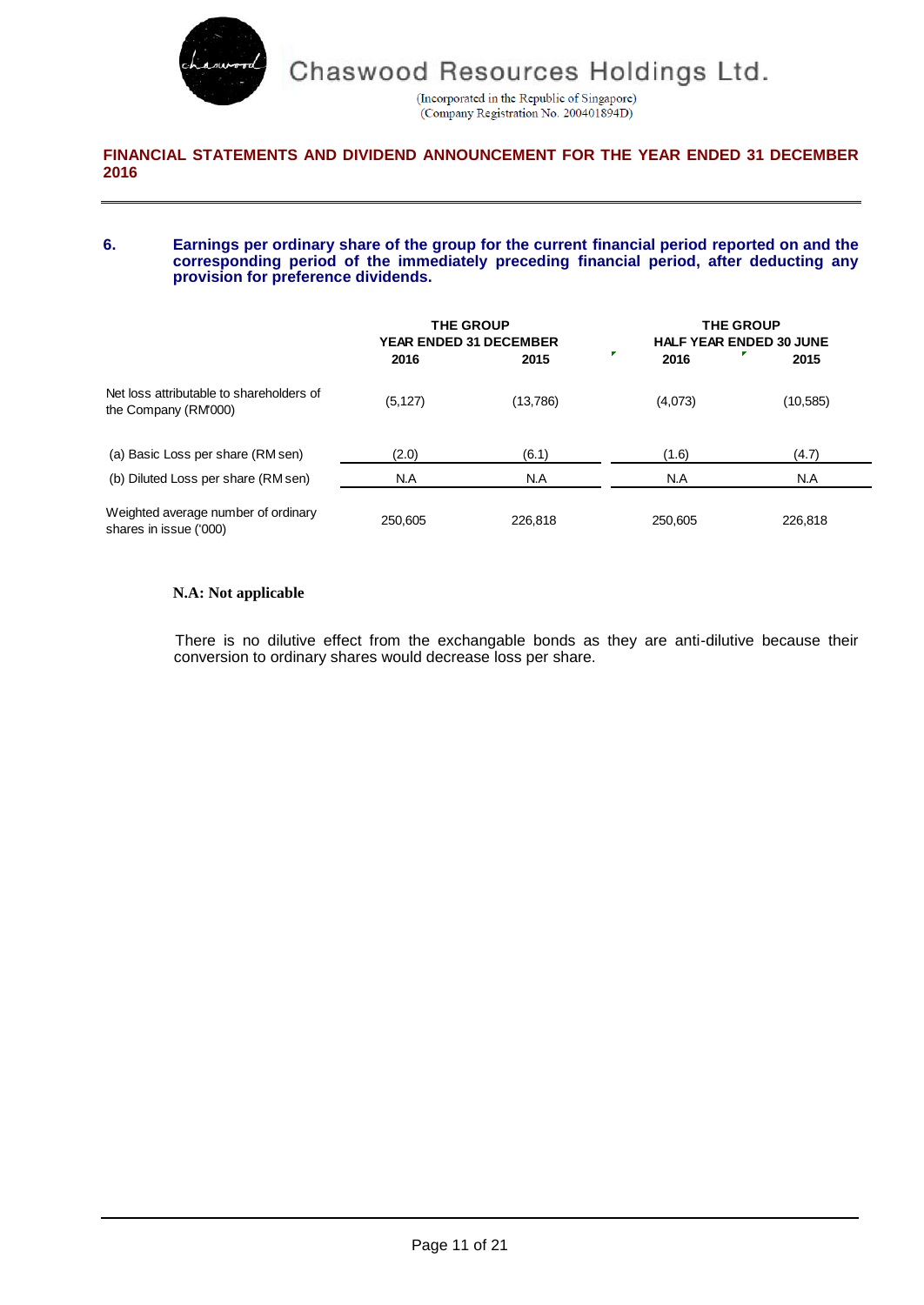

(Incorporated in the Republic of Singapore) (Company Registration No. 200401894D)

## **FINANCIAL STATEMENTS AND DIVIDEND ANNOUNCEMENT FOR THE YEAR ENDED 31 DECEMBER 2016**

### **7. Net asset value (for the issuer and group) per ordinary share based on the total number of issued shares excluding treasury shares of the issuer at the end of the:-**

- **(a) current financial period reported on; and**
- **(b) immediately preceding financial year.**

|                                             |                     | The Group                                    | The Company                                    |                   |  |
|---------------------------------------------|---------------------|----------------------------------------------|------------------------------------------------|-------------------|--|
|                                             | 2016<br>(Unaudited) | 31 December 31 December<br>2015<br>(Audited) | 31 December 31 December<br>2016<br>(Unaudited) | 2015<br>(Audited) |  |
| Net asset value per ordinary share (RM sen) | 6.5                 | 8.9                                          | 59.9                                           | 66.6              |  |

Net asset value per ordinary share of the Group and the Company was calculated based on 250,605,231 shares (2015: 226,817,819 shares) in issue at the end of the financial year/period.

- **8. A review of the performance of the group, to the extent necessary for a reasonable understanding of the group's business. It must include a discussion of the following:-**
	- **(a) any significant factors that affected the turnover, costs, and earnings of the group for the current financial period reported on, including (where applicable) seasonal or cyclical factors; and**
	- **(b) any material factors that affected the cash flow, working capital, assets or liabilities of the group during the current financial period reported on.**

### **Review of Financial Performance**

### **Revenue**

Revenue in FY2016 and FY2015 were fairly consistent at approximately RM166.8 million and RM166.5 million respectively. The China subsidiaries which were acquired in FY2015 contributed to additional revenue of approximately RM12.5 million in FY2016. However, the Group's revenue from the existing operations particularly in Malaysia has decreased as consumer sentiment continued to be weak due to market uncertainty, rising cost of living and the weakening of the Malaysian currency.

### **Gross profit and gross profit margin**

Gross profit increased by approximately RM1.3 million, or 1.2%, from approximately RM111.2 million in FY2015 to approximately RM112.5 million in FY2016. The increase was due to higher gross profit margin from approximately 66.7% in FY2015 to approximately 67.4% in FY2016 which was mainly contributed by effective sourcing of local ingredients and negotiations with suppliers.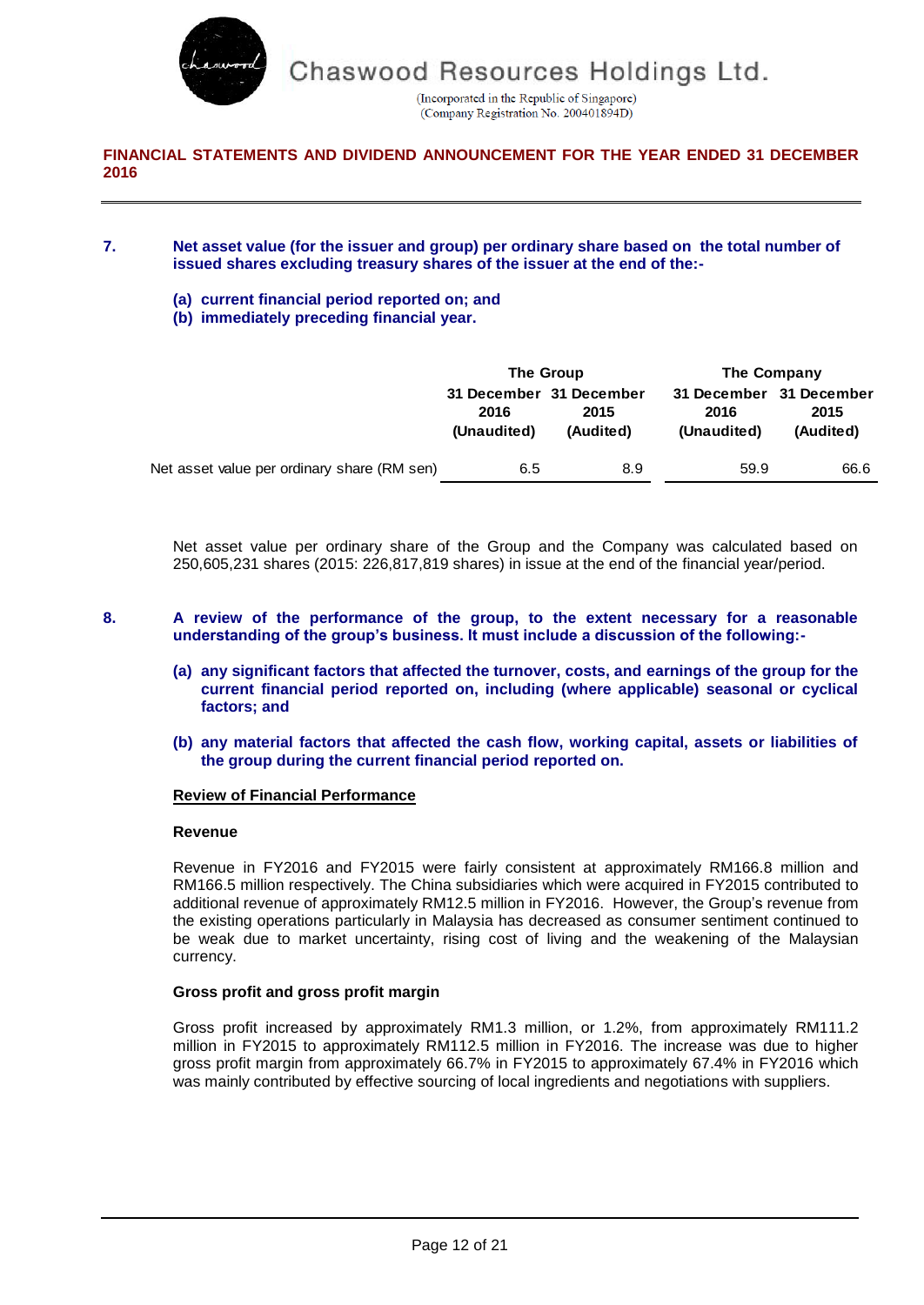

(Incorporated in the Republic of Singapore) (Company Registration No. 200401894D)

## **FINANCIAL STATEMENTS AND DIVIDEND ANNOUNCEMENT FOR THE YEAR ENDED 31 DECEMBER 2016**

### **Marketing and Distribution Costs**

Marketing and distribution costs were higher by approximately RM2.0 million from approximately RM5.1 million in FY2015 to approximately RM7.1 million in FY2016. The lower costs in FY2015 was mainly due to the waiver of royalty fees of approximately RM2.1 million from franchisor pursuant to the acquisition of the China operations in FY2015.

### **Administrative expenses**

Administrative expenses decreased by approximately RM4.2 million, or 3.9%, from approximately RM105.7 million in FY2015 to approximately RM101.5 million in FY2016. Generally, the existing operations incurred lower administrative expenses which resulted from cost cutting measures undertaken by the Group.

### **Finance costs**

Finance costs increased by approximately RM0.8 million, or 28.8%, from approximately RM2.9 million in FY2015 to approximately RM3.8 million in FY2016 mainly due to the higher interest expense in relation to the drawdown of term loans to finance the acquisition of the China operations and new outlet in Indonesia.

### **Other losses**

Other losses decreased by approximately RM0.9 million in FY2016 as compared to FY2015 mainly due to the favourable fair value adjustment of RM1 million on earn-out payable.

### **Other expenses**

Other expenses, which consist of depreciation and amortisation of franchise fees decreased by approximately RM6.6 million, from approximately RM7.5 million in FY2015 to approximately RM0.9 million in FY2016. The decrease was mainly due to the write back of depreciation for the China subsidiaries amounting to approximately RM7.4 million to align the China subsidiaries' depreciation policies with those of the Group. Lower depreciation was also due to closure of certain nonperforming outlets in FY2015.

### **Income tax**

There was tax charge for FY2015 and FY2016 despite the losses before tax mainly due to certain expenses such as impairment allowance on franchise fee and/or equipment write-off, which were not tax deductible.

Income tax expense increased by approximately RM1.1 million, or 62.1%, from approximately RM1.8 million in FY2015 to approximately RM3.0 million in FY2016 was mainly due to the provision of deferred tax for the write back of depreciation for the China subsidiaries.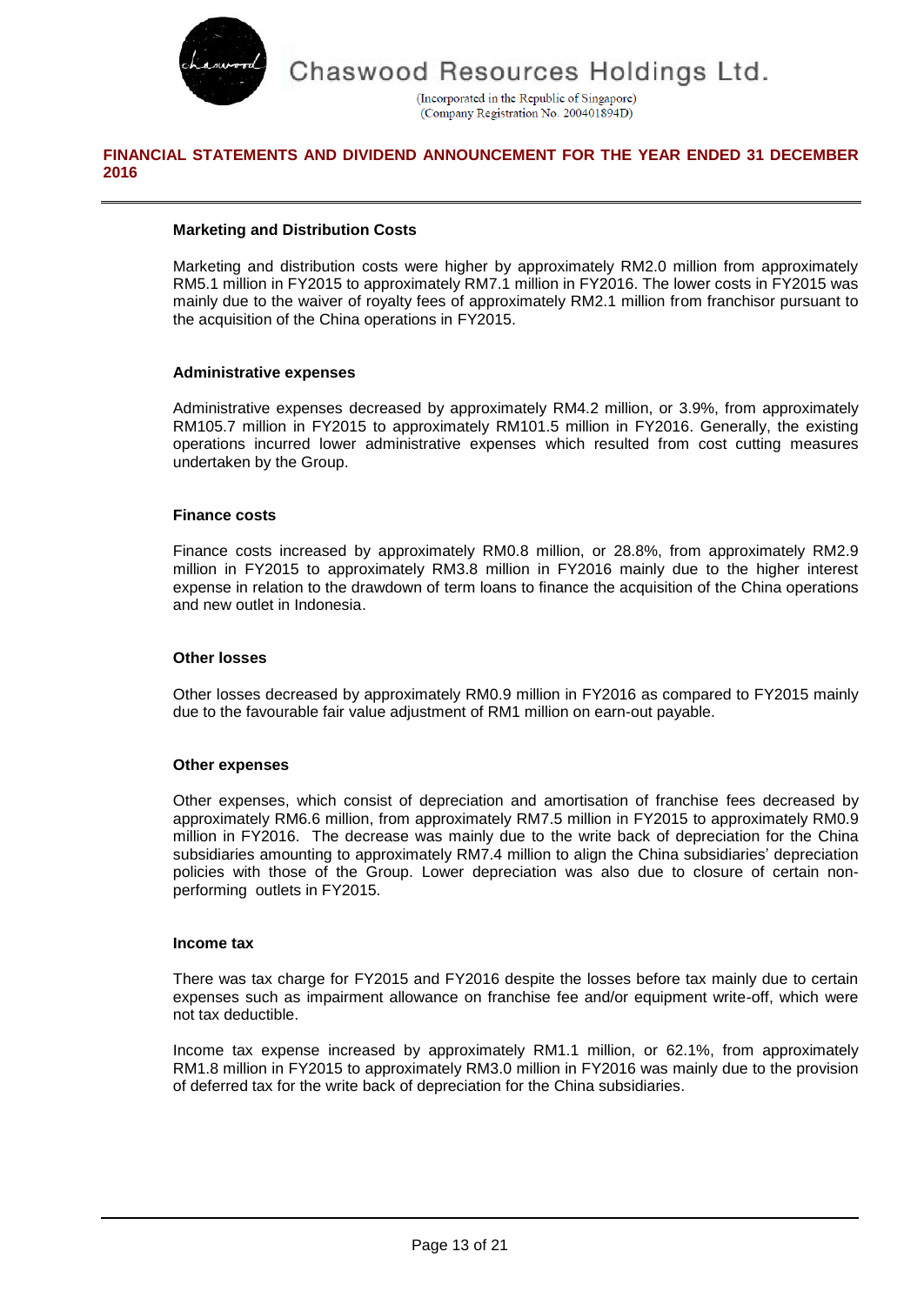

(Incorporated in the Republic of Singapore) (Company Registration No. 200401894D)

## **FINANCIAL STATEMENTS AND DIVIDEND ANNOUNCEMENT FOR THE YEAR ENDED 31 DECEMBER 2016**

## **Review of Financial Position**

### **Non-current assets**

Property and equipment decreased from approximately RM62.1 million as at 31 December 2015 to approximately RM61.2 million as at 31 December 2016 mainly due to depreciation charges of approximately RM7.8 million, offsetted by the write back of depreciation approximately RM7.4 milliion following adjustments made to align the China subsidiaries' depreciation policies with those of the Group.

Intangible assets comprise of franchise fee and goodwill arising from acquisition of the China subsidiaries. The decrease from approximately RM16.5 million as at 31 December 2015 to approximately RM15.5 million as at 31 December 2016 was mainly due to the impairment allowance for franchise fee amounting to RM1.0 million.

Non-current assets classified as held for sale amounting to approximately RM0.6 million was valued at their carrying value. The proceeds are intended to be used for working capital purposes.

### **Current assets**

Trade and other receivables increased from approximately RM6.2 million as at 31 December 2015 to approximately RM8.3 million as at 31 December 2016 mainly due to the increase in uncredited credit card collections.

Inventories decreased from approximately RM3.8 million as at 31 December 2015 to approximately RM3.7 million as at 31 December 2016 mainly due to lower inventory holding.

Other assets relate to (i) deposits placed with the lessors for the leases of the Group's outlets which are due within one year and (ii) prepayments and booking fees for identified sites for new outlets. The increase from RM14.8 million as at 31 December 2015 to RM17.4 million as at 31 December 2016 was mainly due to additional payment of rental deposits.

Assets held for sale amounting to approximately RM0.6 million relate to properties which are in the process of sale and were valued at their carrying value. The proceeds from the sale are intended to be used for working capital purposes.

## **Current liabilities**

Trade and other payables increased from RM45.2 million as at 31 December 2015 to RM51.4 million as at 31 December 2016 as the Group has obtained more favourable credit term from trade and other payables.

Other financial liabilities comprise of term loan, hire purchase, bills payables and bank overdraft facilities granted by financial institutions. The increase in bank borrowings from RM16.4 million as at 31 December 2015 to RM23.7 million as at 31 December 2016 was mainly due to the reclassification of the Exchangeable Bonds amounting to approximately RM9.3 million from noncurrent to current liabilities as they would mature on 23 April 2017.

### **Provision for taxation**

Provision for taxation decreased by RM1.6 million due to payment of tax for the previous year.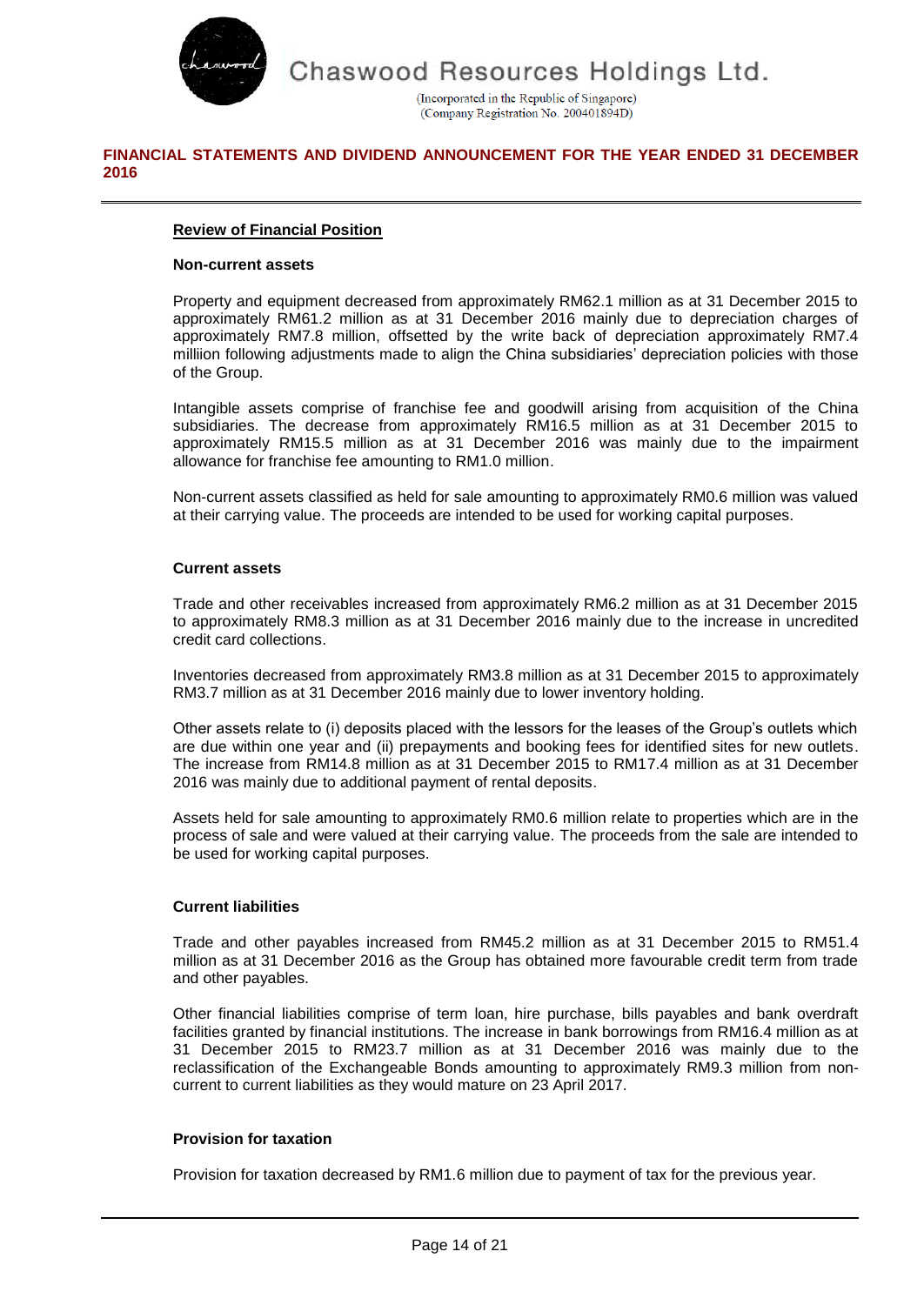

(Incorporated in the Republic of Singapore) (Company Registration No. 200401894D)

# **FINANCIAL STATEMENTS AND DIVIDEND ANNOUNCEMENT FOR THE YEAR ENDED 31 DECEMBER 2016**

### **Working capital**

The Group's net current liabilities increased by approximately RM13.8 million from approximately RM23.9 million as at 31 December 2015 to approximately RM37.7 million as at 31 December 2016 mainly due to the reclassification of the Exchangeable Bonds which would mature on 23 April 2017, increase in trade and other payables coupled with additional drawdown of borrowing from the financial institution during the period.

The Group is currently exploring options to restructure the Exchangeable Bonds.

### **Non-current liabilities**

Other financial liabilities mainly consist of term loans and hire purchase payables. The decrease was from RM34.7 million as at 31 December 2015 to RM23.3 million as at 31 December 2016 was mainly due to reclassification of the Exchangeable Bonds which would mature on 23 April 2017 from non-current to current liabilities and repayment of bank borrowings during the period.

### **Exchangeable Bonds**

Exchangeable bonds amounting to RM9.3 million comprises of three tranches which were issued in the following manner:

- a) First tranche of S\$1.0 million on 25 April 2014;
- b) Subsequent tranche of S\$0.5 million on 5 December 2014; and
- c) Subsequent tranches of S\$1.5 million on 27 January 2015.

## **Review of Statement of Cash Flows**

### **Cash flows from operating activities**

Cash inflow from operating activities before working capital amounted to approximately RM3.8 million. Net cash from operating activities of approximately RM3.3 million was mainly from an increase in trade and other receivables of RM2.1 million, prepaid deposits of approximately RM2.6 million, tax payment of approximately RM3.9 million, offsetted by decrease in inventories of approximately RM0.1 mil and higher trade and other payables of approximately RM 8.2 million.

### **Cash flows used in investing activities**

Net cash used in investing activities of approximately negative RM1.0 million was mainly for the purchase of property and equipment for new outlets amounted to approximately RM2.4 million, offsetted by the net proceeds from sale of properties which amounted of approximately RM1.3 million.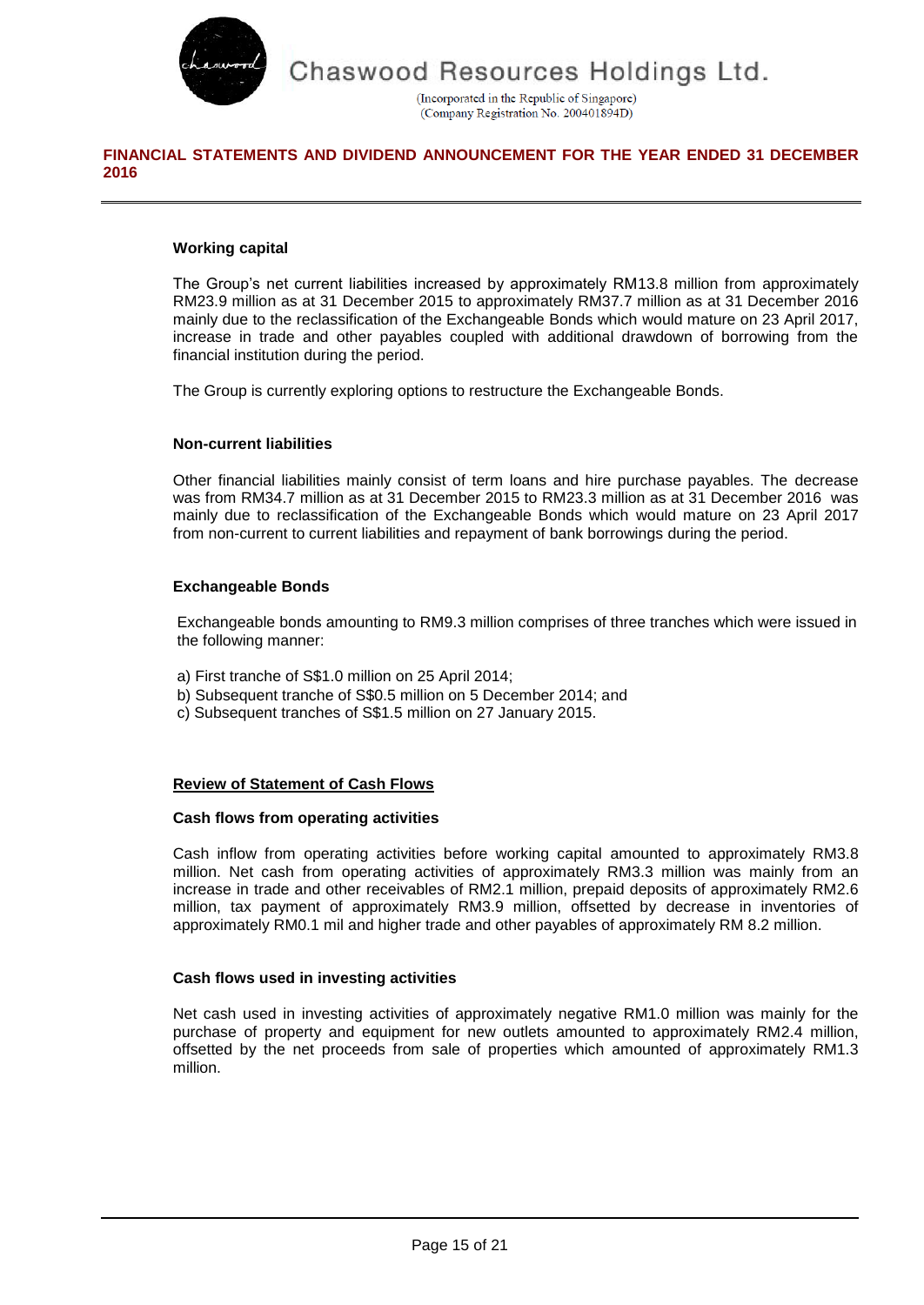

(Incorporated in the Republic of Singapore) (Company Registration No. 200401894D)

## **FINANCIAL STATEMENTS AND DIVIDEND ANNOUNCEMENT FOR THE YEAR ENDED 31 DECEMBER 2016**

### **Cash flows used in financing activities**

Net cash used in financing activities of approximately RM10.1 million was mainly from the drawdown of term loan facilities of approximately RM5.0 million; and offsetted by the repayment of term loans (principal plus interest) of approximately RM14.5 million and fixed deposits pledged of approximately RM0.6 million.

#### **9. Where a forecast, or a prospect statement, has been previously disclosed to shareholders, any variance between it and the actual results.**

Not applicable.

#### **10. A commentary at the date of the announcement of the significant trends and competitive conditions of the industry in which the group operates and any known factors or events that may affect the group in the next reporting period and the next 12 months.**

In 2016, the Group and the F&B retail industry continued to face difficult operating environment, particularly in Malaysia, with weak consumer sentiment due to the rising cost of living, the slower global economy and further weakening of Malaysian currency.

The Group has taken proactive measures to implement cost rationalization exercises which include improving operational efficiency (including procuring the right management resources to drive efficiency) and reducing head office expenses. These measures have partially cushioned the financial impact during this challenging period and will provide a stronger infrastructure in the coming year particularly when the economy and consumer sentiment improves.

The Group will focus on strengthening the operations for its core brands and continue to implement various marketing/promotional strategies to drive sales.

Meanwhile, the Group is also exploring various options to recapitalize its balance sheet to address its net current liability position.

### **11. Dividend**

### **(a) Current Financial period Reported On**

None

**(b) Corresponding Period of the Immediately Preceding Financial period**

None

**(c) Date payable**

Not applicable.

### **(d) Books closure date**

Not applicable.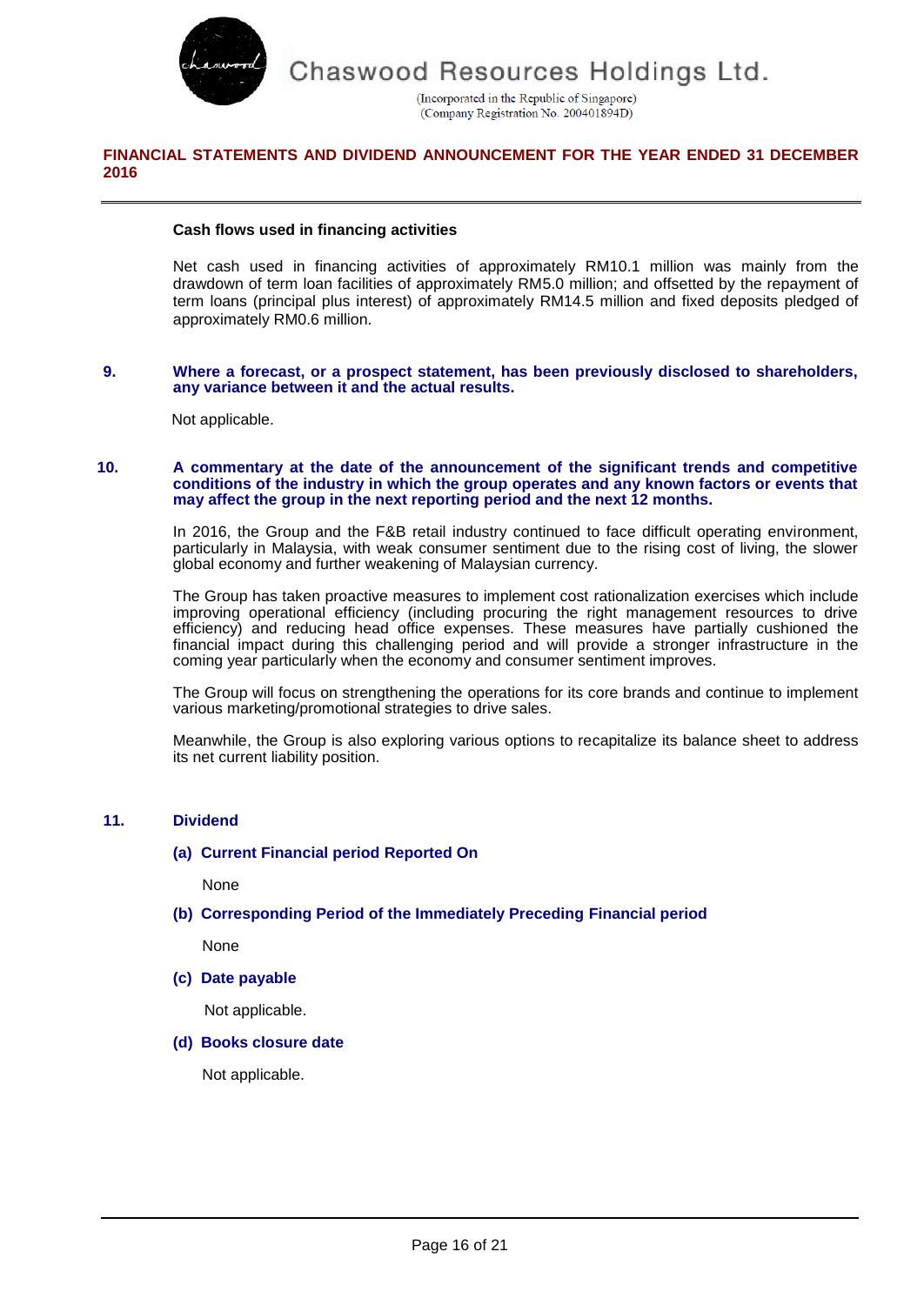

(Incorporated in the Republic of Singapore) (Company Registration No. 200401894D)

# **FINANCIAL STATEMENTS AND DIVIDEND ANNOUNCEMENT FOR THE YEAR ENDED 31 DECEMBER 2016**

### **12. If no dividend has been declared/recommended, a statement to that effect.**

No dividend has been declared/recommended for the year ended 31 December 2016.

### **13. Interested Person Transactions**

The Group does not have any general mandate from shareholders for Interested Person Transactions.

#### **14. Segmental revenue and results for business or geographical segments (of the group) in the form presented in the issuer's most recently audited financial statement, with comparative information for the immediate preceding year**

### **Business segment**

As the Group operates principally in a single segment business which is the casual dining business serving food and beverages, no business segment reporting is presented.

### **Geographical segment**

The geographical segment is presented as follows: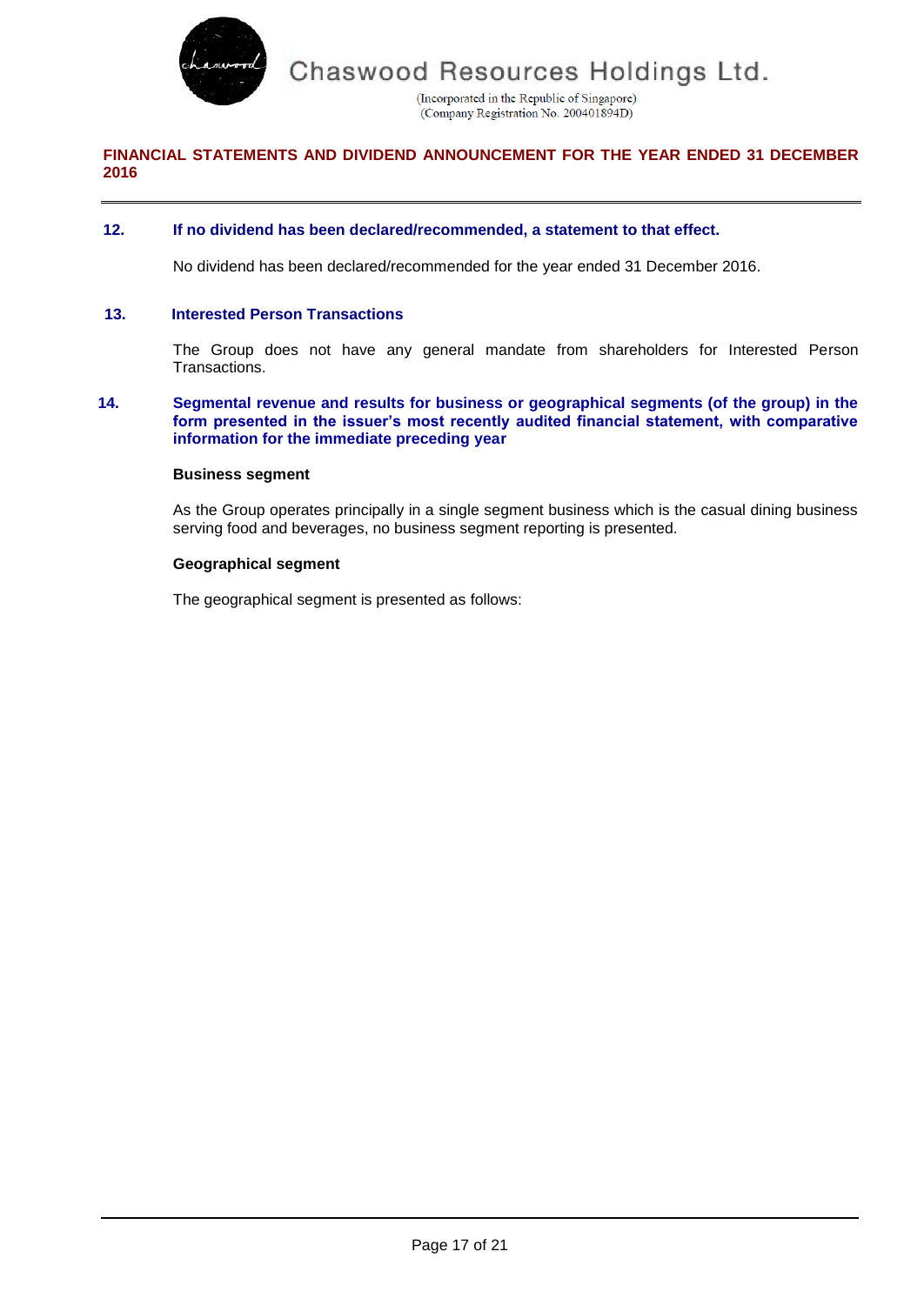

(Incorporated in the Republic of Singapore)<br>(Company Registration No. 200401894D)

# **FINANCIAL STATEMENTS AND DIVIDEND ANNOUNCEMENT FOR THE YEAR ENDED 31 DECEMBER 2016**

|                                                   | Malaysia<br><b>RM'000</b> | Singapore<br><b>RM'000</b> | Thailand<br><b>RM000</b> | Indonesia<br><b>RM'000</b> | China<br><b>RM000</b> | <b>Others</b><br><b>RM'000</b> | <b>Adjustment</b><br><b>RM000</b> | Total<br><b>RM'000</b> |
|---------------------------------------------------|---------------------------|----------------------------|--------------------------|----------------------------|-----------------------|--------------------------------|-----------------------------------|------------------------|
| Year ended 31 December 2016 (Unaudited)           |                           |                            |                          |                            |                       |                                |                                   |                        |
| Revenues from external customers                  | 106,480                   |                            |                          | 18,161                     | 42,169                |                                |                                   | 166,810                |
| Recurring earnings/(loss) before                  | 2,635                     | (162)                      | 236                      | 758                        | 1,166                 |                                |                                   | 4,633                  |
| interest, taxes, depreciation and amortization    |                           |                            |                          |                            |                       |                                |                                   |                        |
| Finance cost                                      | (2,624)                   | (1, 169)                   | ä,                       | $\overline{a}$             |                       |                                |                                   | (3,793)                |
| Depreciation                                      | (4,017)                   |                            | (292)                    | (685)                      | (2,875)               |                                | L,                                | (7, 869)               |
| Depreciation write-back                           |                           |                            |                          |                            |                       |                                | 7,430                             | 7,430                  |
| Amortisation                                      | (147)                     |                            | ä,                       | (71)                       | (208)                 | Ĭ.                             | ä,                                | (426)                  |
| Operating loss before taxation                    | (4, 153)                  | (1, 331)                   | (56)                     | 2                          | (1, 917)              | ä,                             | 7,430                             | (25)                   |
| Property and Equipment Written Off                | (687)                     |                            | (220)                    | (15)                       | (801)                 | $\overline{a}$                 |                                   | (1,723)                |
| Impairment allowance on franchise fees            |                           | (226)                      | ÷.                       |                            |                       | (957)                          | $\overline{\phantom{a}}$          | (1, 183)               |
| Fair value adjustment on earn-out payable         | 1,005                     |                            |                          |                            |                       |                                |                                   | 1,005                  |
| Interest Income                                   | 48                        |                            |                          |                            |                       |                                |                                   | 48                     |
| Gain/(Loss) on disposal of property and equipment | 569                       |                            |                          |                            |                       |                                |                                   | 569                    |
| Loss on foreign exchange                          |                           |                            | ÷,                       |                            |                       | ۰                              |                                   |                        |
|                                                   | (795)                     |                            |                          | (9)                        |                       |                                |                                   | (804)                  |
| Loss before tax                                   | (4,013)                   | (1,557)                    | (276)                    | (22)                       | (2,718)               | (957)                          | 7,430                             | (2, 113)               |
| Income tax expense                                | (1, 136)                  | 101                        | ٠                        | (226)                      |                       | $\frac{1}{2}$                  | (1,783)                           | (3,044)                |
|                                                   |                           |                            |                          |                            |                       |                                |                                   |                        |
| Profit/(Loss) after tax                           | (5, 149)                  | (1, 456)                   | (276)                    | (248)                      | (2,718)               | (957)                          | 5,647                             | (5, 157)               |
| Year ended 31 December 2016(Unaudited)            |                           |                            |                          |                            |                       |                                |                                   |                        |
| <b>Assets and Liabilities</b>                     |                           |                            |                          |                            |                       |                                |                                   |                        |
| Segment assets                                    |                           |                            |                          |                            |                       |                                |                                   |                        |
| Cash and cash equivalents                         | 4,383                     | 14                         |                          | 1,126                      | 2,597                 |                                |                                   | 8,120                  |
| Trade and other receivables                       | 495                       | 406                        | 6                        | 2,814                      | 4,633                 |                                |                                   | 8,354                  |
| Inventories                                       | 2,476                     |                            | 0                        | 403                        | 839                   |                                |                                   | 3,718                  |
| Other assets                                      | 15,338                    | 49                         |                          | 2,090                      | $\blacksquare$        |                                |                                   | 17,478                 |
| Intangible assets                                 | 14,890                    |                            |                          | 577                        |                       |                                |                                   | 15,467                 |
| Property and equipment                            | 46,900                    |                            | 21                       | 8,453                      | 5,830                 |                                |                                   | 61,205                 |
|                                                   |                           |                            |                          |                            |                       |                                |                                   |                        |
| Non-current assets classified as held for sale    | 583                       |                            |                          |                            |                       |                                |                                   | 583                    |
| <b>Total assets</b>                               | 85,066                    | 470                        | 27                       | 15,464                     | 13,899                |                                |                                   | 114,925                |
|                                                   |                           |                            |                          |                            |                       |                                |                                   |                        |
| Segmental liabilities                             |                           |                            |                          |                            |                       |                                |                                   |                        |
| Deferred and current tax liabilities              | 2,352                     |                            |                          |                            | 32                    |                                | 1,783                             | 4,167                  |
| Exchangeable Bonds                                |                           | 9,344                      |                          |                            |                       |                                |                                   | 9,344                  |
| Borrowings                                        | 27,990                    |                            |                          |                            |                       |                                |                                   | 27,990                 |
| Earn Out Payable                                  | 5,493                     |                            |                          |                            |                       |                                |                                   | 5,493                  |
| Trade and other payables                          | 35,104                    | 3,755                      | 352                      | 6,119                      | 6,083                 |                                |                                   | 51,411                 |
| Other liabilities                                 | 315                       |                            | L,                       |                            |                       |                                |                                   | 315                    |
| <b>Total liabilities</b>                          | 71,253                    | 13,099                     |                          |                            |                       |                                |                                   | 98,720                 |
|                                                   |                           |                            | 352                      | 6,119                      | 6,115                 |                                | 1,783                             |                        |
| Other Segment Information                         |                           |                            |                          |                            |                       |                                |                                   |                        |
| Expenditure for non-current assets:               |                           |                            |                          |                            |                       |                                |                                   |                        |
| Property and equipment                            | 937                       |                            |                          | 624                        | 274                   |                                |                                   | 1,835                  |
|                                                   |                           |                            |                          |                            |                       |                                |                                   |                        |
|                                                   | 937                       |                            |                          | 624                        | 274                   |                                |                                   | 1,835                  |
| Other non-cash expenses other than                |                           |                            |                          |                            |                       |                                |                                   |                        |
| depreciation/amortisation                         |                           |                            |                          |                            |                       |                                |                                   |                        |
| - Property and equipment written off              | 687                       |                            | 220                      | 15                         | 801                   |                                |                                   | 1,723                  |
| - Fair value adjustment on earn-out payable       | (1,005)                   | $\blacksquare$             |                          |                            |                       |                                |                                   | (1,005)                |
| - Impairment allowance on franchise fee           |                           | 226                        |                          |                            |                       | 957                            |                                   | 1,183                  |
|                                                   |                           |                            |                          |                            |                       |                                |                                   |                        |
|                                                   | (318)                     | 226                        | 220                      | 15                         | 801                   | 957                            | $\sim$                            | 1,901                  |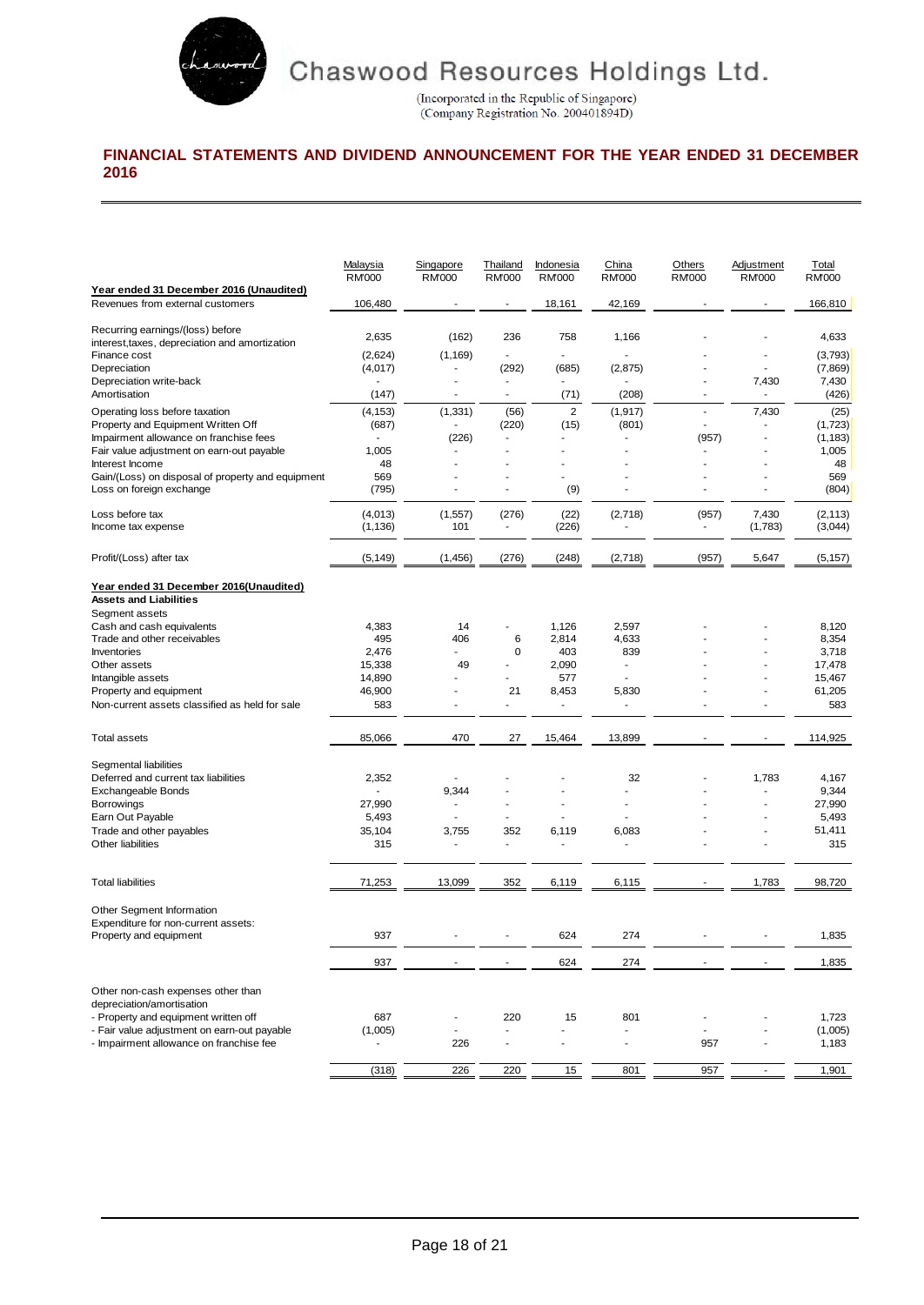

(Incorporated in the Republic of Singapore)<br>(Company Registration No. 200401894D)

# **FINANCIAL STATEMENTS AND DIVIDEND ANNOUNCEMENT FOR THE YEAR ENDED 31 DECEMBER 2016**

|                                                                                               | Malaysia<br><b>RM'000</b> | Singapore<br><b>RM'000</b> | Thailand<br><b>RM'000</b> | Indonesia<br><b>RM'000</b> | China<br><b>RM'000</b> | Others<br><b>RM'000</b>  | Adjustment<br><b>RM'000</b> | Total<br><b>RM'000</b> |
|-----------------------------------------------------------------------------------------------|---------------------------|----------------------------|---------------------------|----------------------------|------------------------|--------------------------|-----------------------------|------------------------|
| Year ended 31 December 2015 (Audited)                                                         |                           |                            |                           |                            |                        |                          |                             |                        |
| Revenues from external customers                                                              | 119,950                   | 4,111                      | 270                       | 12,495                     | 29,684                 |                          |                             | 166,510                |
| Recurring earnings/(loss) before interest, taxes,<br>depreciation and amortization ("EBITDA") | 1,838                     | (2, 288)                   | (319)                     | 68                         | 1,017                  |                          |                             | 316                    |
| Finance cost                                                                                  | (2,036)                   | (889)                      |                           | (21)                       |                        |                          |                             | (2,946)                |
| Depreciation                                                                                  | (4,261)                   | (84)                       | (540)                     | (516)                      | (1,880)                |                          |                             | (7, 281)               |
| Amortisation                                                                                  | (147)                     |                            |                           | (56)                       |                        |                          |                             | (203)                  |
| Operating loss before taxation                                                                | (4,606)                   | (3,261)                    | (859)                     | (525)                      | (863)                  |                          |                             | (10, 114)              |
| Property and Equipment Written Off                                                            | (295)                     |                            |                           |                            | (1, 417)               |                          |                             | (1,712)                |
| Impairment allowance on equipment                                                             | (176)                     | (352)                      | ÷,                        |                            |                        |                          |                             | (528)                  |
| Impairment allowance on franchise fees                                                        | (64)                      | 80                         | 425                       | 2                          | $\blacksquare$         | $\blacksquare$           |                             | 443                    |
| Profit/(loss) before tax                                                                      | (5, 141)                  | (3,533)                    | (434)                     | (523)                      | (2, 280)               |                          |                             | (11, 911)              |
| Income tax expense                                                                            | (1,838)                   | (6)                        | $\blacksquare$            | (34)                       |                        | ٠                        |                             | (1,878)                |
| Profit/(loss) after tax                                                                       | (6,979)                   | (3,539)                    | (434)                     | (557)                      | (2, 280)               |                          |                             | (13, 789)              |
| Year ended 31 December 2015 (Audited)                                                         |                           |                            |                           |                            |                        |                          |                             |                        |
| <b>Assets and Liabilities</b>                                                                 |                           |                            |                           |                            |                        |                          |                             |                        |
| Segment assets                                                                                |                           |                            |                           |                            |                        |                          |                             |                        |
| Cash and cash equivalents                                                                     | 4,150                     | 115                        |                           | 971                        | 9,578                  |                          |                             | 14,814                 |
| Trade and other receivables                                                                   | 1,120                     | L.                         | 42                        | 2,831                      | 2,206                  |                          |                             | 6,199                  |
| Inventories                                                                                   | 2,625                     | 23                         | 5                         | 427                        | 730                    |                          |                             | 3,810                  |
| Other assets                                                                                  | 12,209                    | 635                        |                           | 1,992                      |                        |                          |                             | 14,836                 |
| Intangible assets                                                                             | 14,861                    | 228                        |                           | 619                        | 839                    |                          |                             | 16,547                 |
| Property and equipment                                                                        | 44,013                    | $\overline{\phantom{a}}$   | 418                       | 8,514                      | 9,232                  |                          |                             | 62,177                 |
| <b>Total assets</b>                                                                           | 78,978                    | 1,001                      | 465                       | 15,354                     | 22,585                 |                          |                             | 118,383                |
| Segmental liabilities                                                                         |                           |                            |                           |                            |                        |                          |                             |                        |
| Deferred and current tax liabilities                                                          | 4,275                     |                            |                           |                            |                        |                          |                             | 4,275                  |
| <b>Exchangeable Bonds</b>                                                                     |                           | 9.662                      |                           |                            |                        |                          |                             | 9,662                  |
| <b>Borrowings</b>                                                                             | 33,408                    | ÷,                         |                           |                            |                        |                          |                             | 33,408                 |
| Earn Out Payable                                                                              | 5,364                     |                            |                           |                            |                        |                          |                             | 5,364                  |
| Trade and other payables                                                                      | 26,137                    | 3,289                      | 264                       | 7,277                      | 8,235                  |                          |                             | 45,202                 |
| Other liabilties                                                                              | 394                       | ä,                         | $\overline{a}$            |                            |                        |                          |                             | 394                    |
| <b>Total liabilities</b>                                                                      | 69,578                    | 12,951                     | 264                       | 7,277                      | 8,235                  | $\overline{\phantom{a}}$ |                             | 98,305                 |
| Other Segment Information                                                                     |                           |                            |                           |                            |                        |                          |                             |                        |
| Expenditure for non-current assets:                                                           |                           |                            |                           |                            |                        |                          |                             |                        |
| Property and equipment                                                                        | 3,717                     |                            |                           | 1,249                      | 1,493                  |                          |                             | 6,459                  |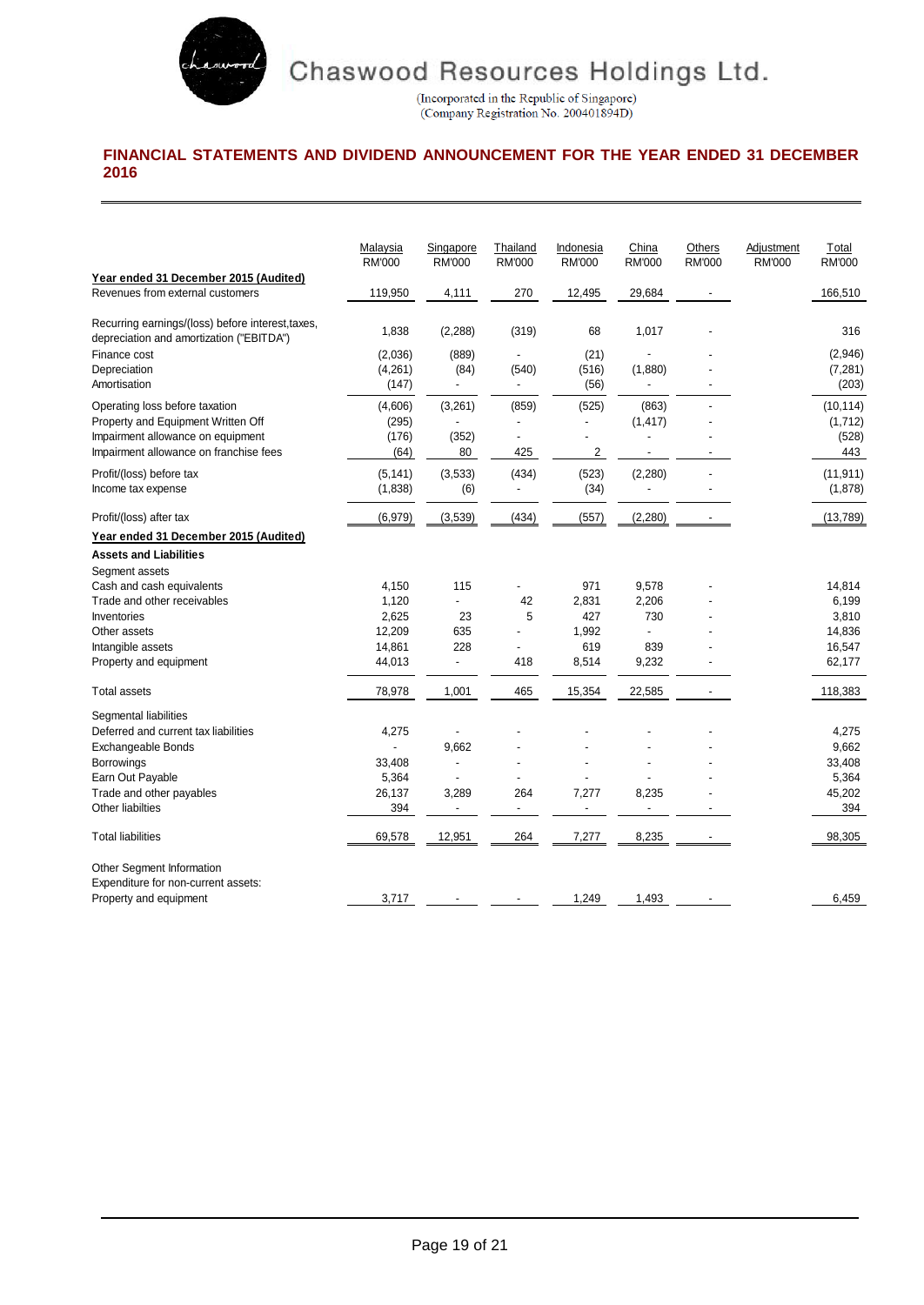

(Incorporated in the Republic of Singapore) (Company Registration No. 200401894D)

## **FINANCIAL STATEMENTS AND DIVIDEND ANNOUNCEMENT FOR THE YEAR ENDED 31 DECEMBER 2016**

### **15 In the review of performance, the factors leading to any material changes in contributions to turnover and earnings by the business or geographical segments.**

Please refer to Paragraph 8.

### **16 Breakdown of sales**

| <b>THE GROUP</b>                                                                     |                                      | <b>YEAR ENDED 31 DECEMBER</b>      |                     |  |  |  |  |
|--------------------------------------------------------------------------------------|--------------------------------------|------------------------------------|---------------------|--|--|--|--|
|                                                                                      | 2016<br><b>RM'000</b><br>(Unaudited) | 2015<br><b>RM'000</b><br>(Audited) | <b>Changes</b><br>℅ |  |  |  |  |
| (a) Sales reported for first half year                                               | 83,079                               | 79.120                             | $5.0\%$             |  |  |  |  |
| (b) Profit / (loss) attributable to shareholders<br>reported for first half year     | (4,073)                              | (3,201)                            | 27.2%               |  |  |  |  |
| Sales reported for second half year<br>(C)                                           | 83,731                               | 87.390                             | $-4.2%$             |  |  |  |  |
| Profit / (loss) attributable to shareholders<br>(b)<br>reported for second half year | (1.054)                              | (10,585)                           | $90.0\%$            |  |  |  |  |

### **17 A breakdown of the total annual dividend (in dollar value) for the issuer's latest full year and its previous full year.**

None.

### **18 Disclosure of person occupying an managerial position in the issuer or any of its principal subsidiaries who is a relative of a director or chief executive officer or substantial shareholder of the issuer pursuant to Rule 704(10) in the format below. If there are no such persons, the issuer must make an appropriate negative statement.**

| <b>Name</b>                        | Age | <b>Family</b><br>relationship<br>with<br>director<br>any<br>substantial<br>and/or<br>shareholder | Current position and<br>duties, and the year<br>position was held | Details of changes in<br>duties and position<br>held, if any, during the<br>year |
|------------------------------------|-----|--------------------------------------------------------------------------------------------------|-------------------------------------------------------------------|----------------------------------------------------------------------------------|
| Nicol<br>Roach<br>Reddy            | 35  | Son of Andrew Roach<br>Reddy, the Managing<br>the<br>Director<br>οf<br>Company                   | <b>Chief Operating Officer</b><br>7 <sup>th</sup> November 2014   | Not applicable                                                                   |
| Louisa<br>Benny<br>George<br>Benny | 37  | Niece of Andrew Roach<br>Reddy, the Managing<br>Director<br>the<br>οf<br>Company                 | <b>Head Designer</b><br>$1st$ July 2008                           | Not applicable                                                                   |